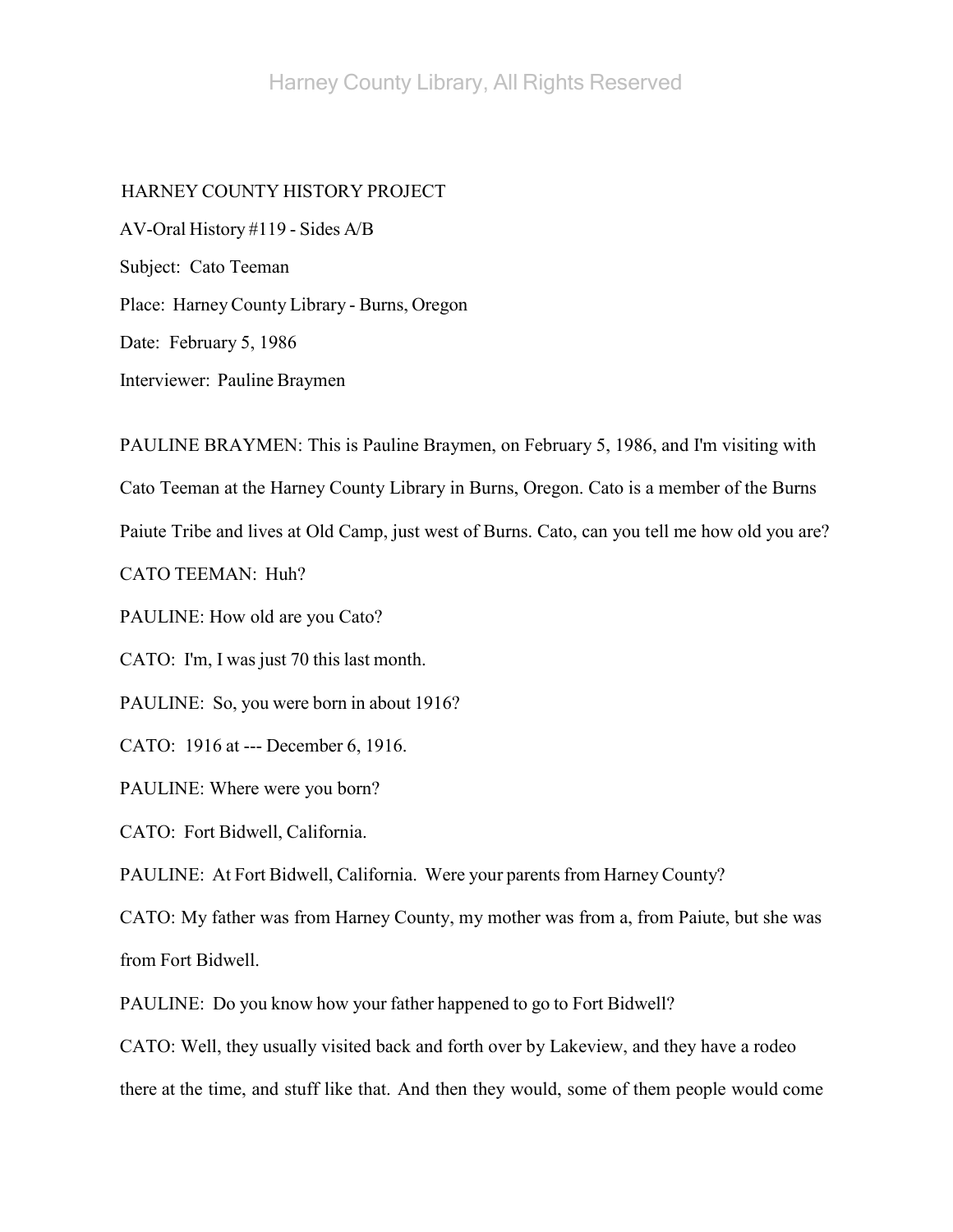up here too, for the fair, and work around here, and then they would go back. And people from here would do the same thing, because they are all one people. They talk the same language, and they visit back and forth. And I suppose that's how my father met my mother. And my mother's father was pretty well alone, and he had an allotment there at Fort Bidwell.

PAULINE: What was his name, your mother's father?

CATO: My mother's father's name was a, Burns. It was a --- and my mother's mother was Suzie, Suzie Burns.

PAULINE: And what was your mother's name?

CATO: My ---

PAULINE: Your mother's name?

CATO: Bessie, Bessie Burns.

PAULINE: Bessie Burns. And what was your father's name?

CATO: Charley Teeman.

PAULINE: Charley Teeman. Were you the oldest in your family?

CATO: No, there was six of us in our family. The oldest is Wilber Teeman.

PAULINE: Then who was next?

CATO: Gilbert Teeman, he was next, and I'm the third one. And Paul Teeman was next to me, that is younger than me. And Richard Teeman is the one that died, got into an accident out in the valley. And then June Teeman she is the girl, and she was the last one.

PAULINE: June?

CATO: June Teeman.

PAULINE: Do you spell your name C A T O?

CATO: Yes.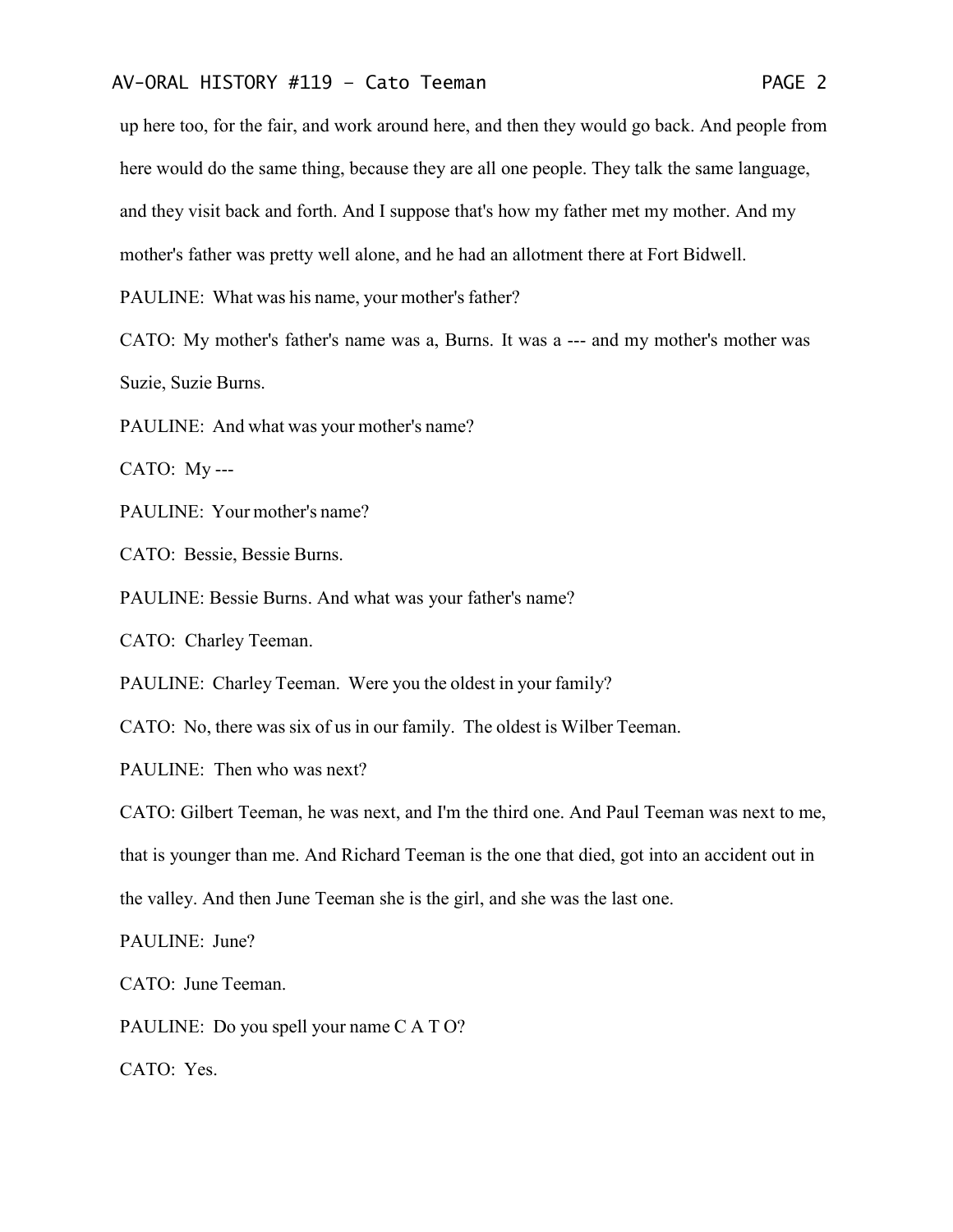PAULINE: Do you know why your parents named you that?

CATO: I don't know why. They probably, well most of the people was named by Catholic, or somebody would --- they would go see them, you know, and they would pick up, pick out a name for them, or something like that, and spell it out. I guess that's how my name was happened, I don't know.

PAULINE: Well, then if I understand when the baby was born then they would go to the priest and ask them to give a name for the baby.

CATO: Yeah, some of them do, and some of them --- maybe some white people or some people that they were working for, or some people like that would help them to choose a name or something like that.

PAULINE: Did they give you an Indian name too?

CATO: I didn't have an Indian name, but some of them do. The people of my generation, and then on up to now, they don't, very many of them have Indian names, just the white names. But the older generation have Indian names.

PAULINE: So, your mother and father probably had an Indian name?

CATO: Yeah, my father's name is Dawood.

PAULINE: What does it mean?

CATO: It means, "pick up", pick up anything, you know, like go out and pick upsomething like wood, pick up cup, pick up anything, you know.

PAULINE: Do you know what your mother's Indian name was?

CATO: Her name was Bossie. Bossie means some kind of a flower, like a bulb, flower from a bulb, some kind of a flower. They are grown from a bulb, you know, and turns into a flower. That's what it means. Like it sounds, something like a bulb from a water lily, or something like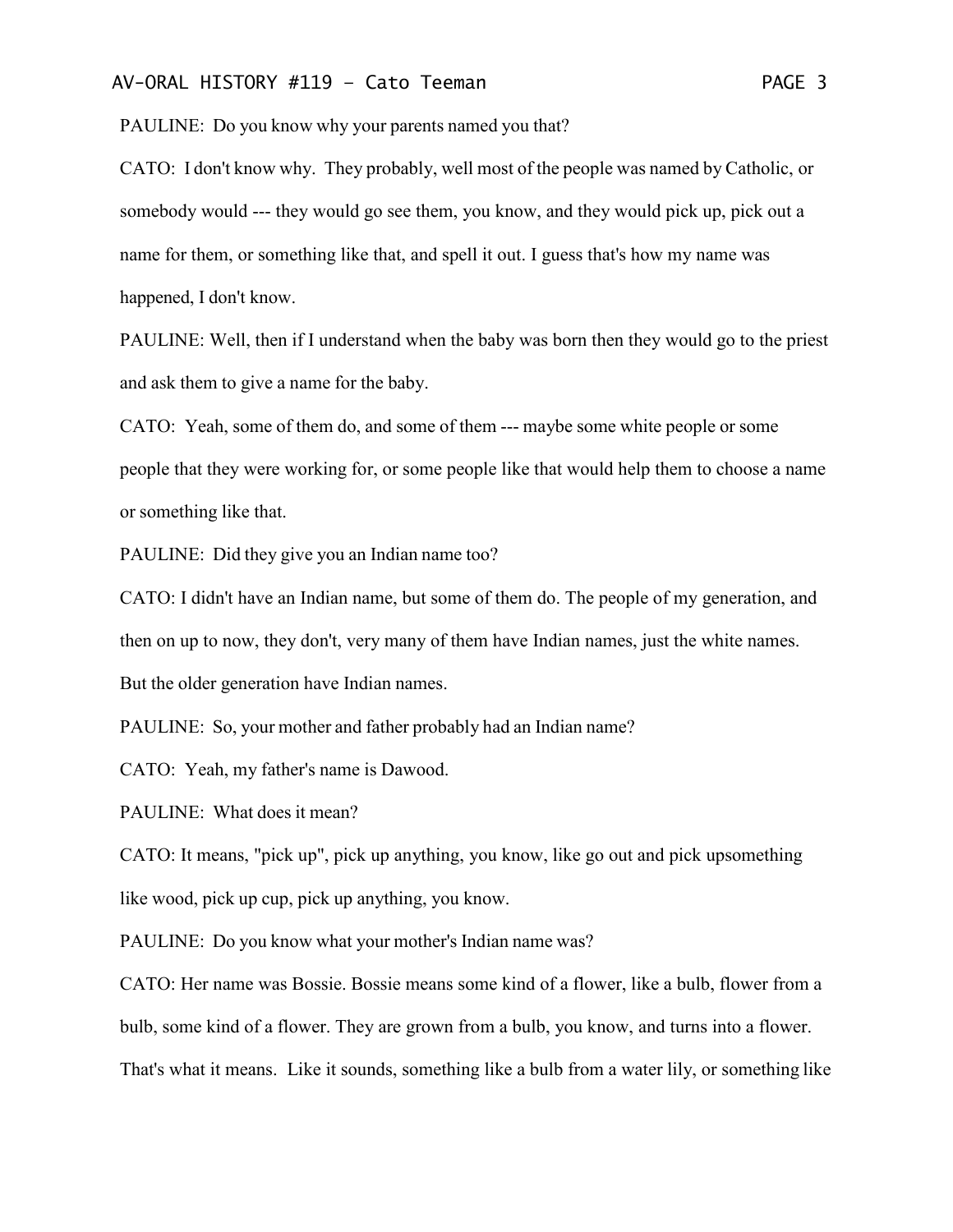that, you know.

PAULINE: Uh huh. Well, did you spend most of your childhood at Fort Bidwell, or --- CATO: No, I --- well my school days, you know, they was at boarding school. By the time I started to school there --- but I didn't stay there during my younger days, you know. But my -- after I went to school there, well then I had to stay there. And then we would come up here to Drewsey and go back and forth, you know. They would take us back to Fort Bidwell in a wagon, about around August so that we could be there by September 1st. Of course, you know, to go to school, and then they would go to get us I think around June. And they would get us and bring us back up here for a while, and then take us back to school.

PAULINE: Did you like school?

CATO: Well, I didn't attend, I wish I had a lot more schooling that I have, I wished I had. But at that time when I was going to school, I didn't care much for it, too much. We had to have schooling, I guess.

PAULINE: How long did you go to school?

CATO: I think I went to school about 6 or 7 years, and I think I just went up to the sixth grade, I believe is all.

PAULINE: So, you learned to read and write.

CATO: Yeah, I learned how to read and write. I learned other trades, you know. We had a man named Spencer, and he --- I worked with him a lot. I would go to school in the mornings and work with him in the afternoons.

PAULINE: What would he do?

CATO: Why we would put in light fixtures, you know. Hanging lights, you know, like at that time they had in all, kind of electric, electricians. And we would go plumbing and work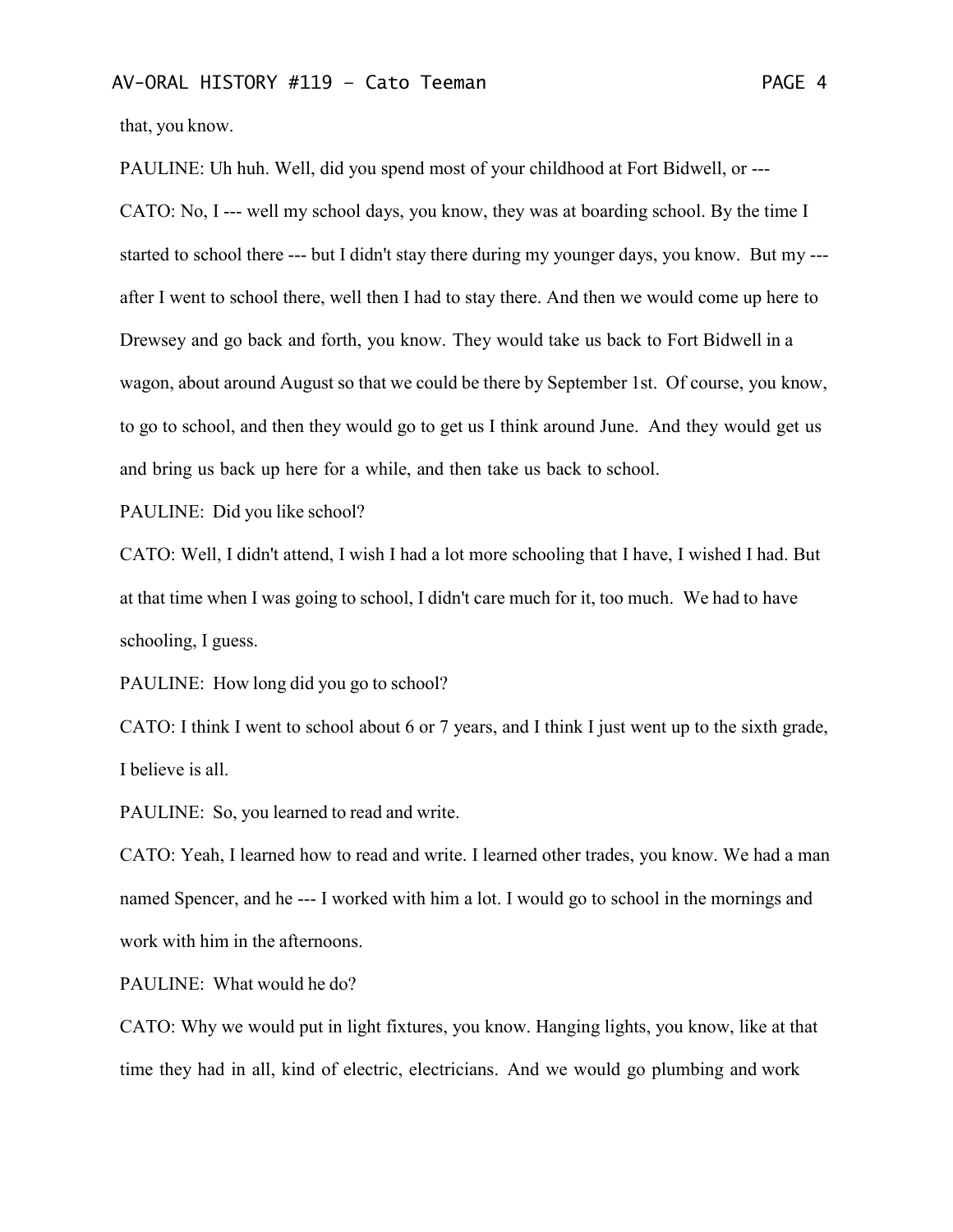and, like putting sewer together and stuff like that, and water pipes and all that stuff. Cutting pipes and, you know, the fittings and everything. And then they had garages there that we would --- he would show us how to fix, you know, about engines and stuff like, you know, how to fix them. And we would learn a little of everything, you know, there.

And then there was a farmer there too, and we would go to work with him sometimes. We would go to milking, to learn how to milk cows and stuff like that. We was milking by hand then. There was no milking machines. We had electric all right, but it was, you had to start it by hand, and then churn the cream out, you know, you would turn it.

PAULINE: The separator, I've turned the separator, too.

CATO: Yeah, the separator. It was one of those old DeLaval separators. And I used to milk three cows every morning, and three cows in the evening. Then everybody would have to help out, you know, the slower ones, the ones that was just learning how, they would be slow in their milking. We would help them out. Some young cows that just been learning how to milk, you know, where they would kick and stuff like that, we would have to learn them how to stand still and milk, tie their legs with some rope. And clean the barn up, put the manure outside, you know, and hose it down and everything. And after breakfast, we'd do that, and then we'd go back to school. And then in the afternoon we'd go to this other job and learn to mechanic, and stuff like that.

PAULINE: Did they use the milk for school?

CATO: Yeah, they would take it up to school. They would separate them, you know, after breakfast. They would go down there and separate them and --- they had lots of milk all the time.

PAULINE: Then in the summertime you were back home here, usually in Harney County for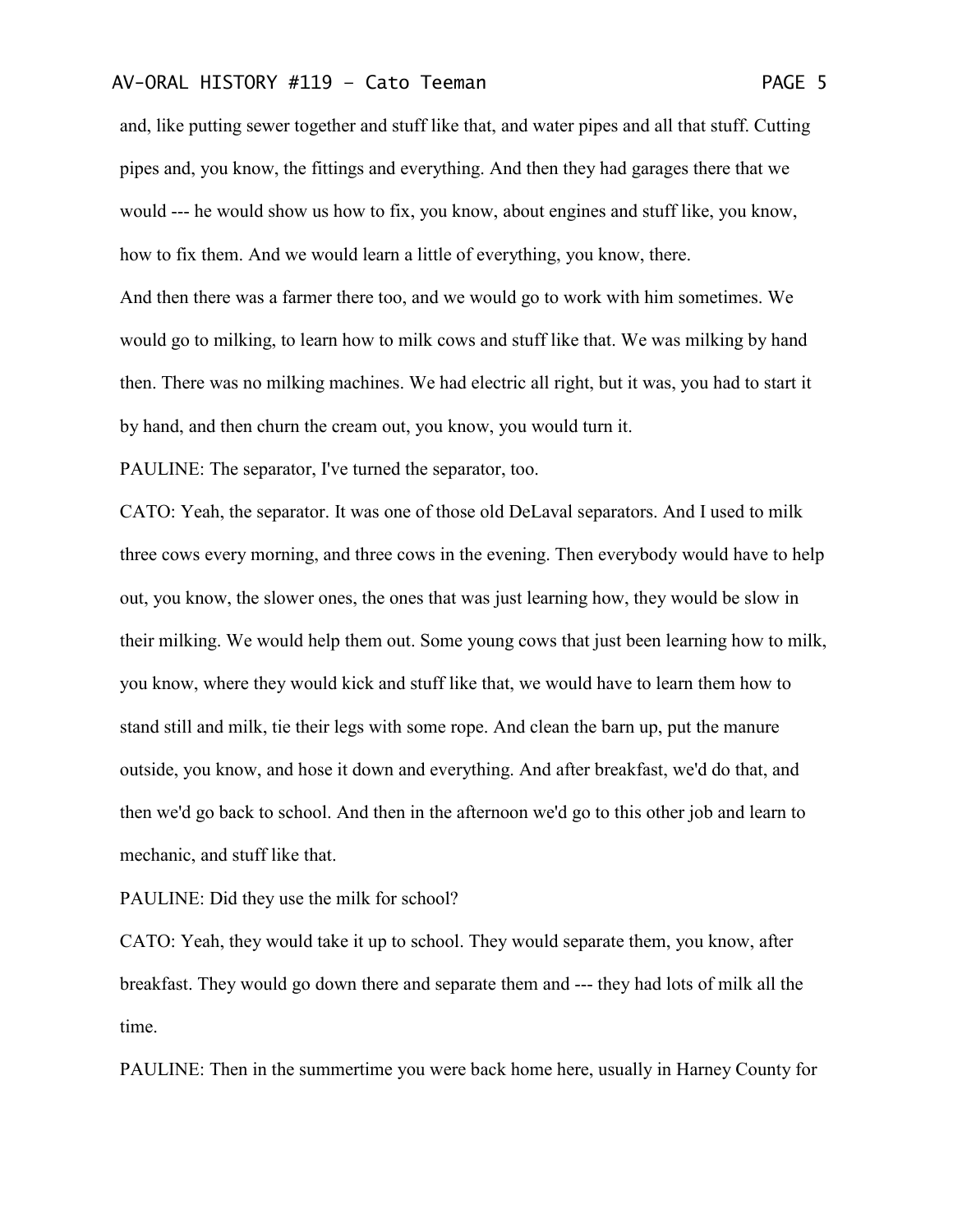the summer, or wherever your parents were for the summer. Usually go to Drewsey?

CATO: Yeah, they usually go to Drewsey. They have a regular rancher down there that hires my father all the time, and he knows just where to go. And he would, in the early spring, he would have him irrigate. That is irrigate, you know, fix the --- clean out the ditches and irrigate, and clean some brush, and maybe some willows, and some sagebrush, you know. Just general all-around ranch work, fix fences and everything. Then after that why they would --- the grass would grow and then they would get ready to cut in about July 10th or 15<sup>th</sup> or somewhere around in there. Some people wasn't growing alfalfa too well, not around Drewsey anyway, just wild hay and --- 'Cause we would have our tent, we had a tent, pretty good size, maybe like that and we would have a sheep-herders stove in there and we would have willow for firewood, and lived that way. Out there in the willows, where nobody don't --- at that time, nobody didn't bother anybody, you know, it's --- no cars or nothing.

And I don't know when it was, it was sometime, they had a, a coyote had rabies at that time. Somewhere around there where we was camped in there, and our dog was out here. The dog, he used to follow me around all the time, that is my dog. He was barking around over there in the willows, and it sounded like he was barking at something, and the thing would chase him, you know, in the evening, and it was in the evening toward dark. It sounded like it chased him around; then the dog would chase him around. And we didn't think nothing of it. We was all inside the tent. First thing, you know, the dog started --- sound like he got chased, and he crawled into the tent. And there was moonlight at that time, and the moon was, you know, you could see where the moon is through the tent, but you can't see. But, you could see the shadow when the coyote went around, you could see the pointy ears, you know. Kind of trotted around, you know, and hopped around the tent trying to get at that dog. You could see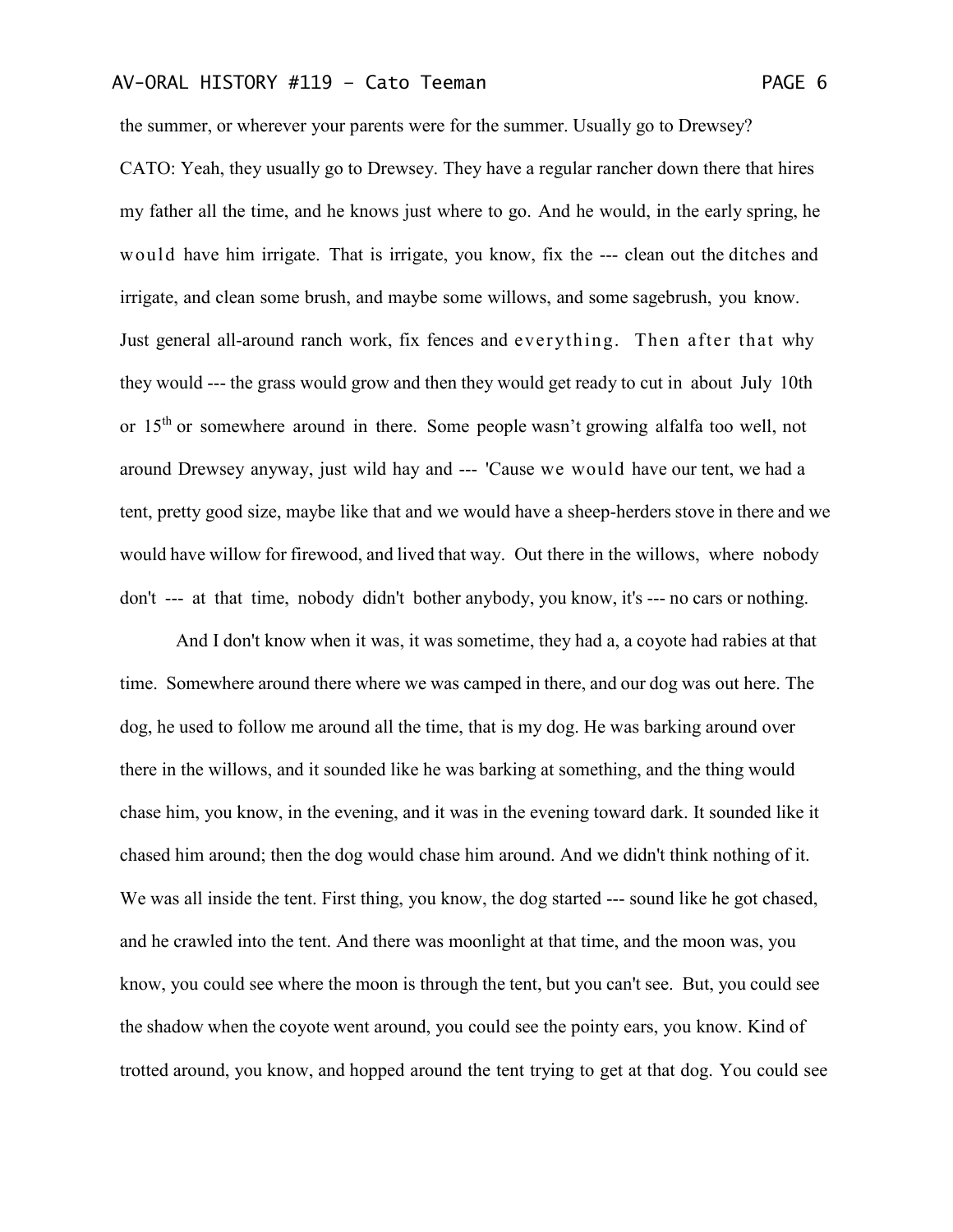the shadow of his ears stick out like that. And my dad he --- it sounded like he stayed around there all night, but he just went away later on. And the next morning my dad, I don't know, he must have think that he was some-thing, so he got a club, and when he would go to work, why Iguess he seen it out there in the field somewhere, just going around and around. He had this club along, you know, and then he'd knock it in the head. It was a coyote with rabies.

PAULINE: With a rabid coyote. Did it bite your dog?

CATO: No, I don't think it bit the dog.

PAULINE: 'Cause the dog would have died too, if he had have, wouldn't he have?

CATO: Yeah. And I believe it was the same night, or maybe it was the next, or the night before, I don't remember now. But a rancher lost some turkeys. Turkeys roost on the fence sometimes, you know, not too high, about as high as that bookcase there, on the corral fence. And somehow the coyote, or something, you know, grabbed several of them I guess, and killed them. And they figured that was, might be that coyote, the same coyote.

PAULINE: How old were you when that happened?

CATO: Huh?

PAULINE: How old were you when that happened?

CATO: Well, I remember that because I was probably about 10, I guess. Yeah, well I ---

PAULINE: You said yesterday that one of the things that you liked to do when you camped at Drewsey was to watch the beaver. Can you tell me about that?

CATO: Oh, I --- I used to trap them. I used to try to do anything to help my mother. I used to chop wood, and you know, chop, and get water from the creek, you know, chop a hole in the ice. And I would trap them cottontails with a string, a top string. When they had trails through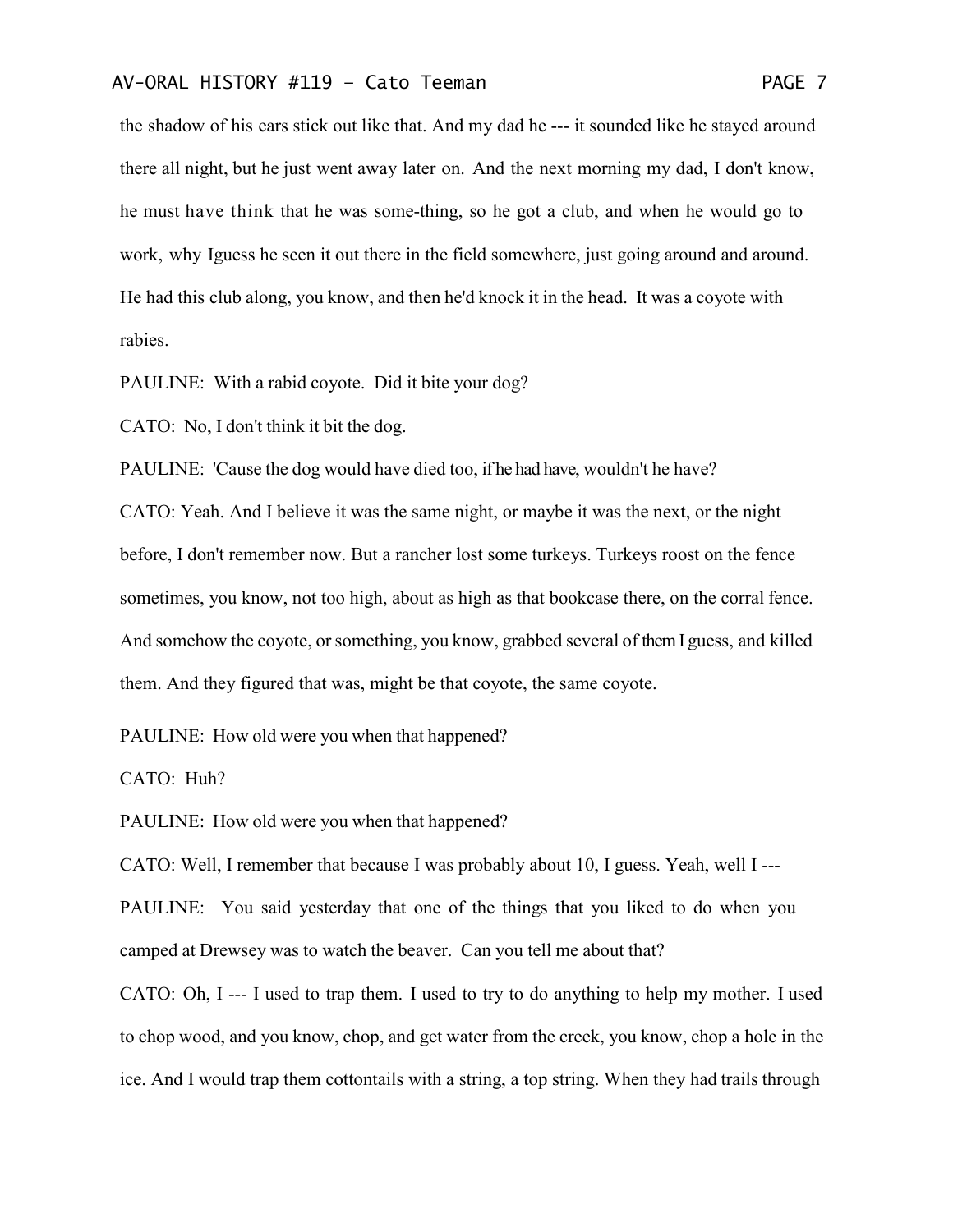the brambles, and through wild rose bushes real thick, wild rose bushes down through there. And I used to trap cottontails, and once in a while I would catch one,but not very often. And finally, I --- all them ranches had where they dump, you know, certain ranches, all ranches had certain places where they dump, you know. I went around over there and I found some chicken wire, kind of a galvanized chicken wire at that time, I untangled them, you know, and I stretched them out. And I used that, and it worked pretty good, and I used that to snare jack rabbits too, and I would catch them.

And then towards spring I would, when the snow was as all gone I would, when there was moonlight, that's when I would go to the bank, you know, the steep bank, down there and I would look down into the water. I know there was some beavers there, you know, I could hear them at night, and sometimes they would slap their tails on the water, and I would hear them. I don't know, there must be a family of them or something, so I would sneak up on the bank. The bank would be maybe that high down into the water, have a long stretch of water, you know, kind of deep, and I would look down in there. And those beavers would --- they would know that I was up there, you know, looking down at them. And they would make kind of a snorting noise, kind of through their nostrils I guess, and they would come up there with his eyes bulging, I could see the eyes, you know, kind of shiny. And they would stop, and go around and around, like that, and then pretty soon they would flap their tail and they would dive into the water. It would be still for about a minute, I guess, then he would come up the same place again, and he would stay there for a long while. And then he would kind of move on down there, they move down a little bit and then they would move away up the stream, and pretty soon there would be another one come up. I think there was a whole family of them that lived along that stretch of river at that time. I used to watch them.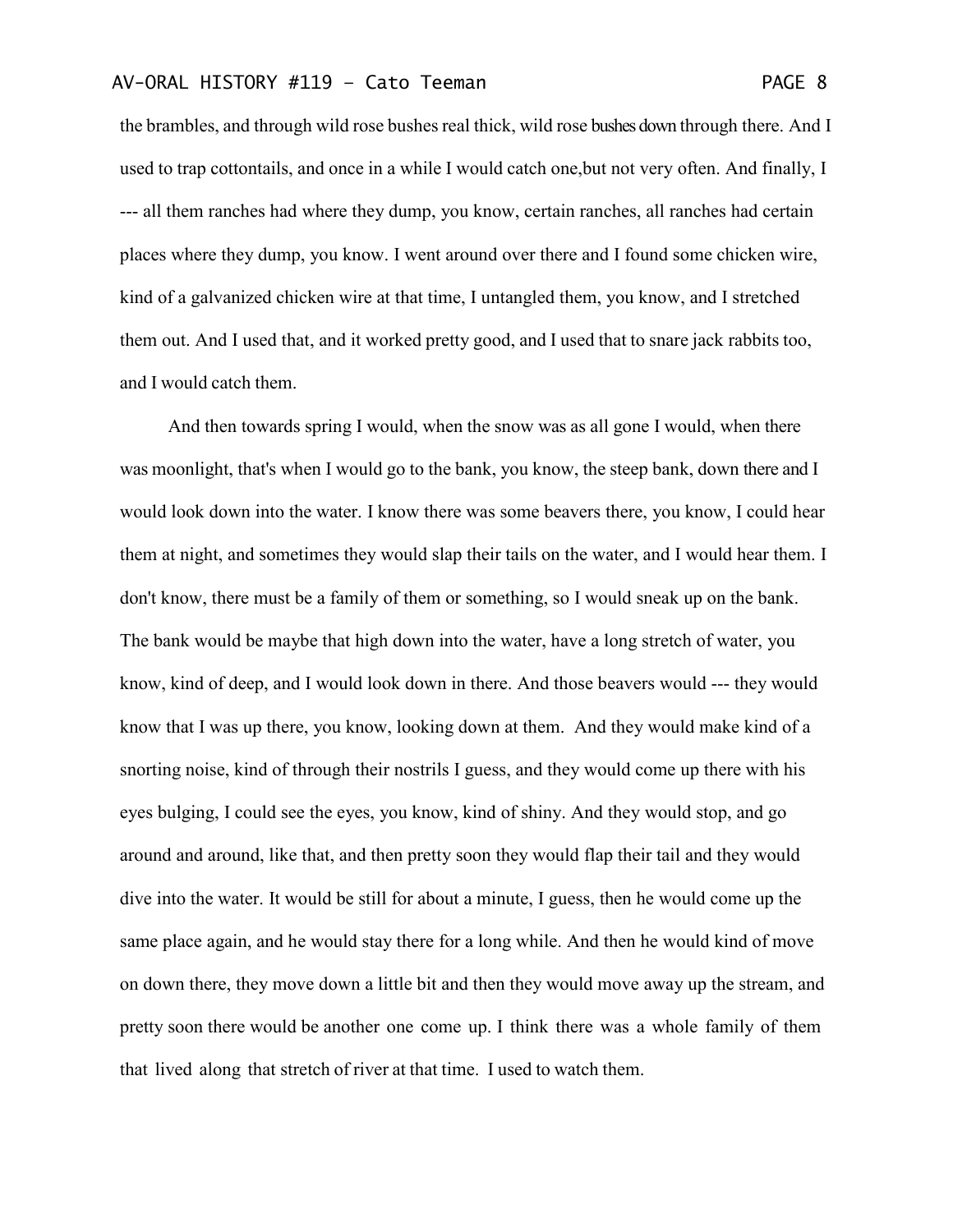PAULINE: Did you ever try to trap one of those?

CATO: Huh?

PAULINE: You didn't ever trap them? You just watched them?

CATO: No, I never trap them. I just watched them, you know, because I wouldn't know how to trap them anyway. I used to --- usually some muskrats along there too, and I used to watch them all the time. And that was in the early spring.

And then I would walk around up there in them rocks, and sometimes I would see a little ground hog sometimes, about that long, and I would catch them once in a while. And take them home and put them in a little cage to have it for a pet. And pretty soon they would get so tame that they would just come right up to you and crawl up on you, and just curl up and decide to go to sleep. Those little ground hogs.

PAULINE: It would be just like having a pet cat.

CATO: Uh huh.

PAULINE: It would crawl right up on your lap and go to sleep?

CATO: Yeah.

PAULINE: I didn't know that you could, that they would tame like that.

CATO: Yeah, you could tame them. I know one woman down at Fort Bidwell had one for a year, for two or three years. She would --- he would crawl under the house and hibernate, you know, and then in the springtime he would come out. He got to be pretty old.

PAULINE: I understand ground hogs are good to eat too.

CATO: Well, we Indians eat them. I still do, I like them. And we like to eat ground hog. They are kind of like, kind of like pork, but not quite. They are ---

PAULINE: They have a lot of fat on them?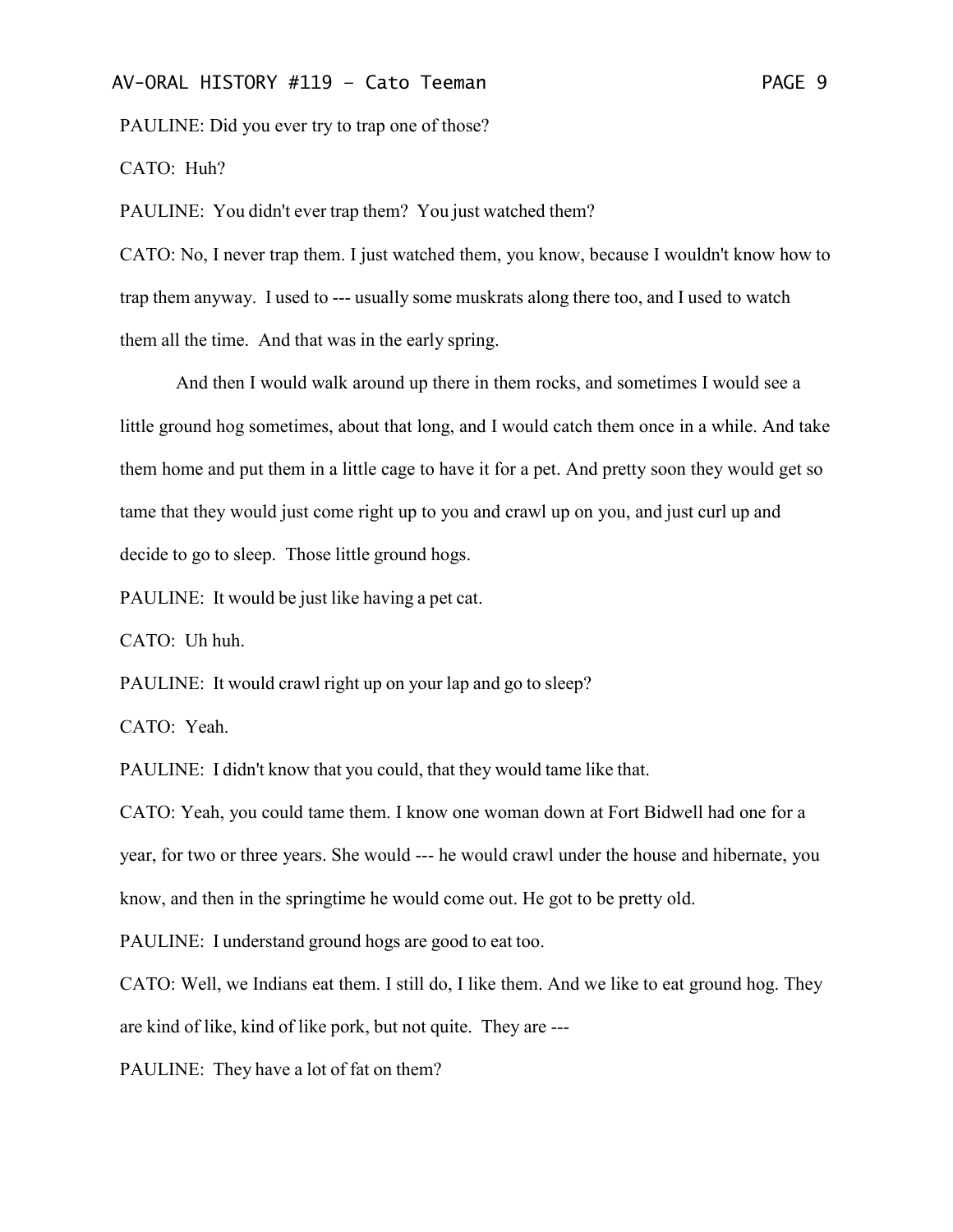CATO: Yeah, they got a lot of fat.

PAULINE: Do they taste like pork, or do they have a wild taste, like venison has a ---

CATO: No, they don't have a wild taste. They --- venison have a wild taste, you know, kind of a --- They had a lot of different ways to cook them. They would dry them, you know, like you would smoke venison, or smoke meat, or something like that.

#### PAULINE: Make jerky?

CATO: Yeah. They would smoke them, they would cut them straight in half and spread them out and smoke them, smoke the meat. Smoke the whole side, like salmon, they smoke salmon. PAULINE: Uh huh. Hi, Vernon. What other kinds of food do you like? You said you really liked ground hog, what are some of the other kinds of things that your mom used to fix that you liked to eat?

CATO: Well, there was a lot of jack rabbits at that time, and I used to snare them and we used to have them for --- we eat them all the time. And then the rancher, sometimes gives us eggs, and then I would --- in the evening when it was milking time, I would take my, I think it was a four-pound lard can that I used to take over there and get some milk from them.

PAULINE: Let me close this door.

CATO: And, you know, in the fall time they would slaughter some pigs, and we would help them slaughter. And they would sometimes give us the head, maybe one or two, but not all of them. And they would slaughter a beef, maybe once a month.

PAULINE: Did you work on the ranch too when you were younger?

CATO: Well, I didn't exactly work on the ranch. I, there was a --- this rancher we worked for had a lot of turkeys, that I was telling you about that the coyote got some of. Well, he had a whole bunch of turkeys, I don't know how many, maybe a 100 or 150, and he put me to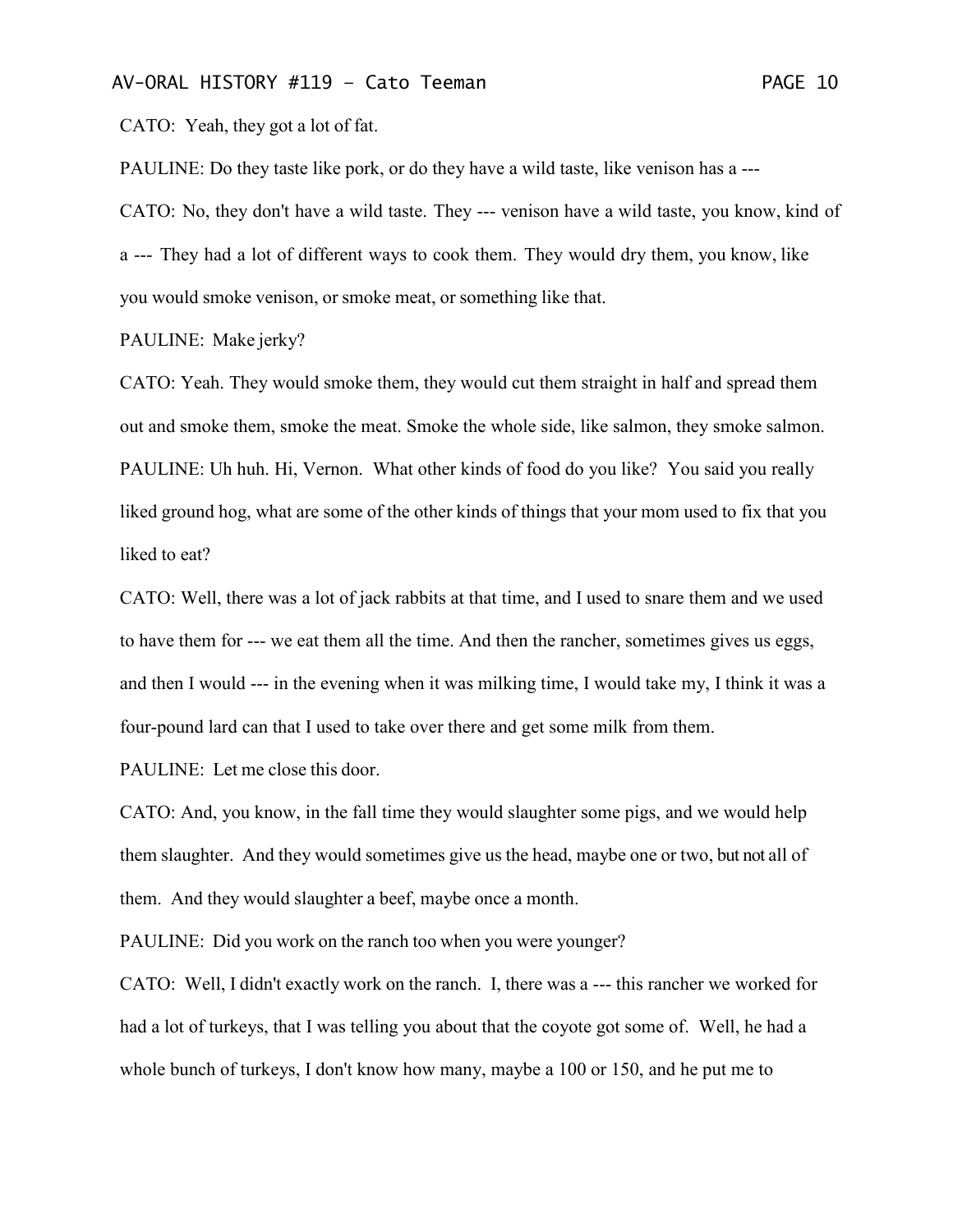watching them, or herding them. But it seems to me they herded me, because they was leading me all around. (Laughter)

PAULINE: About all you could do was follow them, huh?

CATO: Yeah, I was just following them. They would head out down the creek, you know, this side and --- I guess they would be eating grasshoppers and everything as they was going along, and I would be watching for coyotes, that's why I'm along. And at noon time they would all, I guess they would be full. They would all lay down under the willows, and under the sagebrush, when it was hot, you know. And then when, toward evening time I would come home and get some feed and then I would go out there and --- in the eveningtime they would get up and eat around there, and I would kind of make them come toward the ranch again. And then they would all start coming toward the ranch, eating as they come along, and then pretty soon it would be evening and they would start running. And it is pretty hard to keep up with a turkey, you know, when they all started running. There is some bound to be left behind, you know. Sometimes, I wouldn't get them all. Maybe one or two would be left behind. You could hear them, you know, crying way down there. You would have to go down there and get them. Sometimes it's pretty hard to make them come home, if there is only two or three of them out there. They would want them to go this way, and I want to go that way, they are dumb birds, you know.

PAULINE: My mother had turkeys, and they are dumb birds, yes, they are.

CATO: You just have to get a long switch, you know, and ... get them home that way. Yeah, they started running; you have to be fast to keep up with them.

PAULINE: What ranch did your dad work for? What ranch did your father work for? CATO: I was just thinking about it last night. But I --- I used to know him pretty good, he --- he,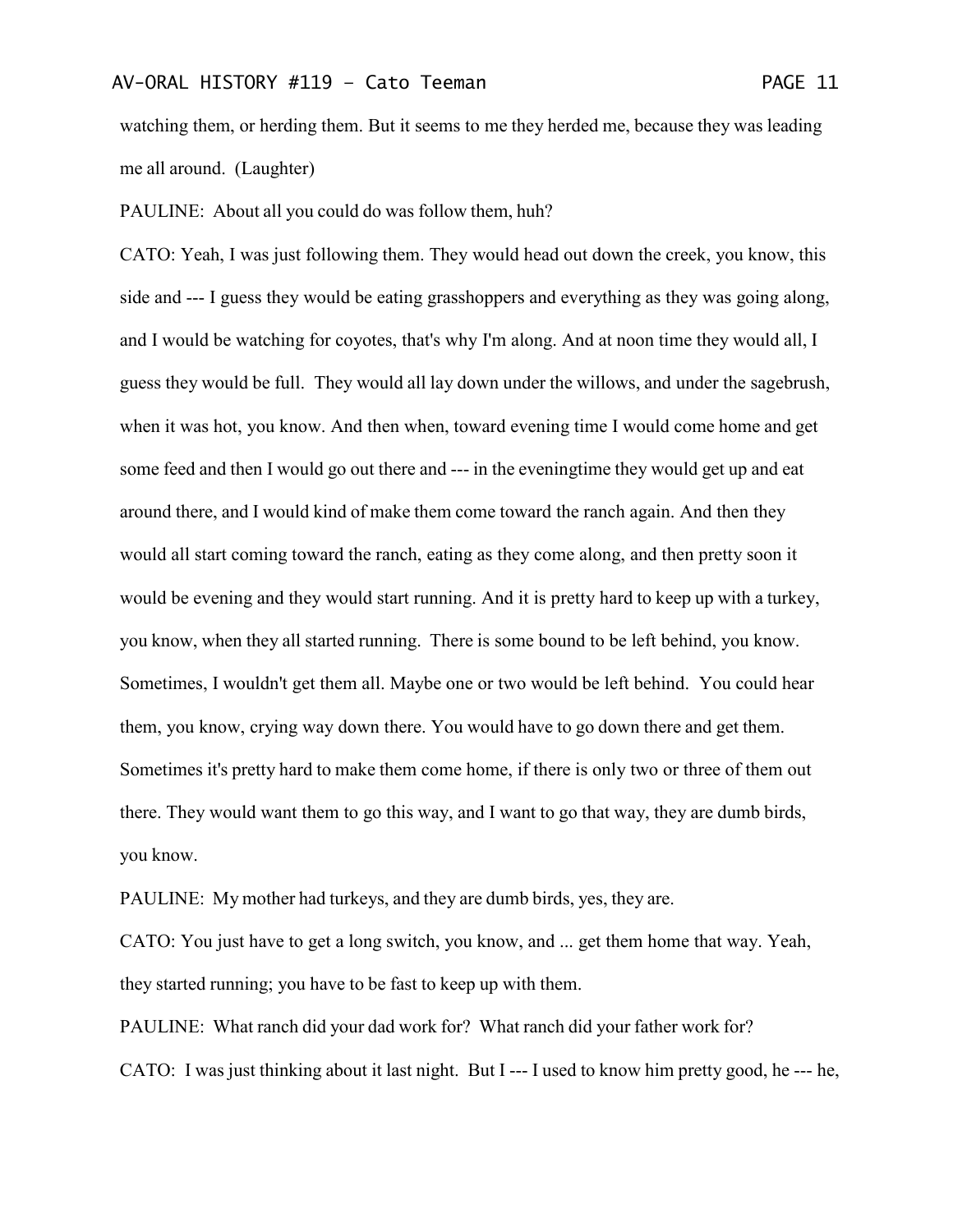my father was working for him, and then after that why he moved up here, up there above the Indian Village, the Indian Reservation, up that way. I never could think of his name, I know him real well too. He's a big man, he's a jolly man, he treats you real good. Then I heard that he died. It was quite a while ago, 10, 15 years ago; I guess it was that he died.

PAULINE: You live sometimes on the allotment out here, just straight east of Burns?

CATO: Yes, yes, we live out there sometimes in the wintertime; we would be out there.And we would snare jack rabbits for their ears, you know. They was buying them here for 5 cents, and we would get quite a lot out there, me and my three brothers. Let's see, yeah, three brothers would stay out there all --- we would get some groceries here and then we would put them in sacks and would hike out there.

PAULINE: That's a long walk.

CATO: It wasn't too long, but we was young then, you know. We would take straight cuts through the fields, and once we got there, we would start snaring rabbits. First, we'd do ---there is an old well there, but in the summertime, we don't use it, and we would have to clean out the well. We'd clean out the well first thing, and then we would start snaring rabbits. And one time I had pretty close to 10,000 ears, at one time.

PAULINE: That's a lot of rabbits.

CATO: We would catch; I would catch 200 and 300 in one night. I don't remember, we'd change, we'd change it around every two days, we'd change it around.

PAULINE: How did you trap them? I know some of the people have told me about having a rabbit drive for --- some people went through and pushed them into a corner into a net. Did you do that?

CATO: No, we didn't do that, we snare them. We snared them in their trails, and you ---the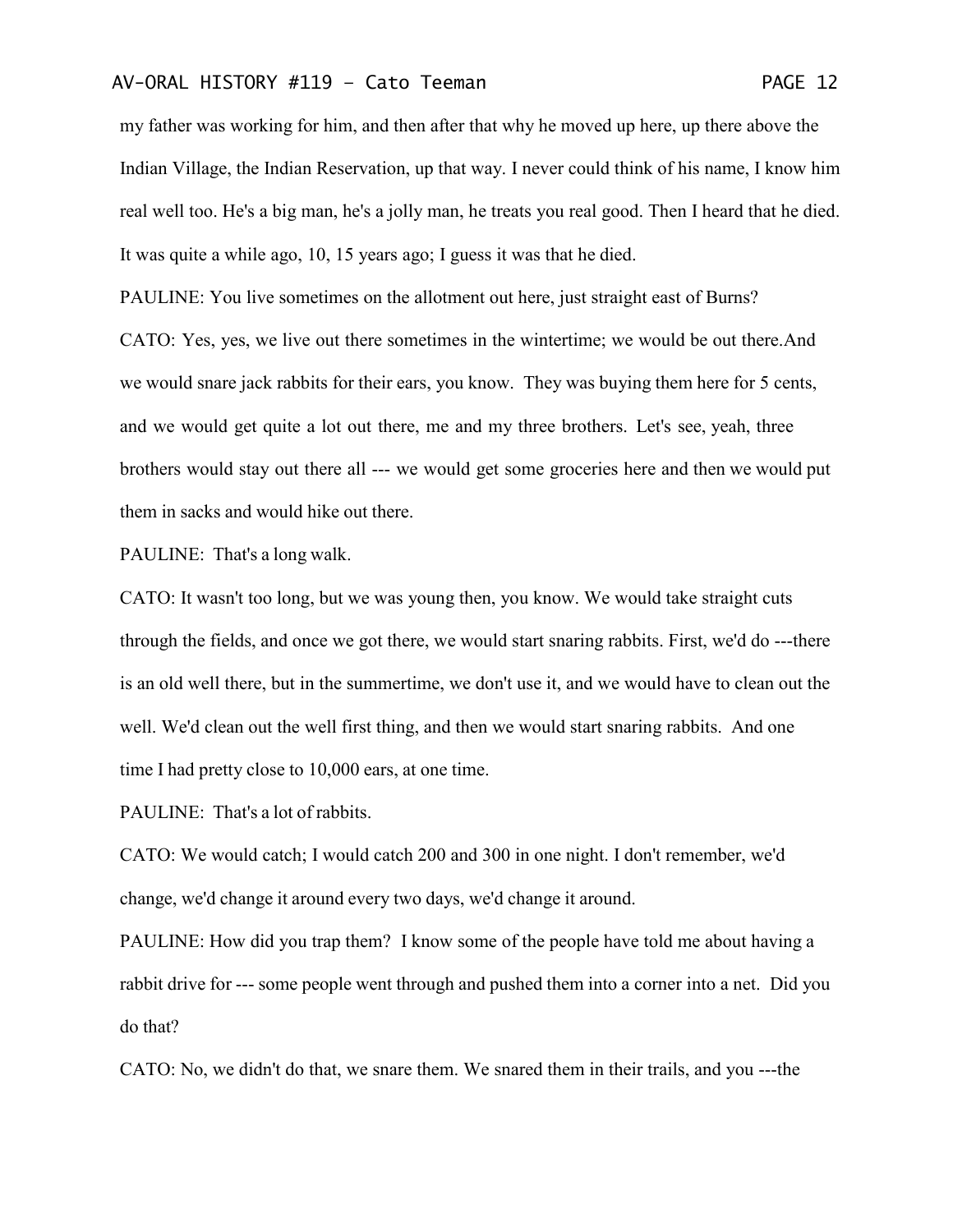rabbits they go through the trails at nighttime, in the snow, and they would get caught at nighttime. And of course, the coyotes chase them, they would get caught that way. The coyotes would catch a lot of them too.

PAULINE: So, you spent the daytime putting the snares out on the trails so that the rabbits would get caught at nighttime?

CATO: Yeah.

PAULINE: Were you using string snares then or, or rabbit traps?

CATO: No, we would buy it in the hardware store. They have regular snare wire. We would buy it by the big rolls. I think it would cost us \$3.50 or something like that for a roll.You can make at least; I don't know how many thousand snares out of one roll. Four or five thousand, I guess.

PAULINE: What did they look like? Can you show me how you put the string together, how you fixed the snare?

CATO: Oh, we used our arm. From here to the tip of my finger would be long enough wire, with long enough --- and that would be long enough for one snare. Then we would make a little loop in the end like that, a twist, and keep it like that. Then when we were ready to --- we would string it through there and make a hole about that big and hang that on top of the trail about that high.

PAULINE: About six inches.

CATO: Yeah.

PAULINE: Yeah. Then the rabbit would run into it. He would run into the loop. CATO: He would run along and stick his head in there, and he would try to jerk sideways. PAULINE: And that would pull it tight.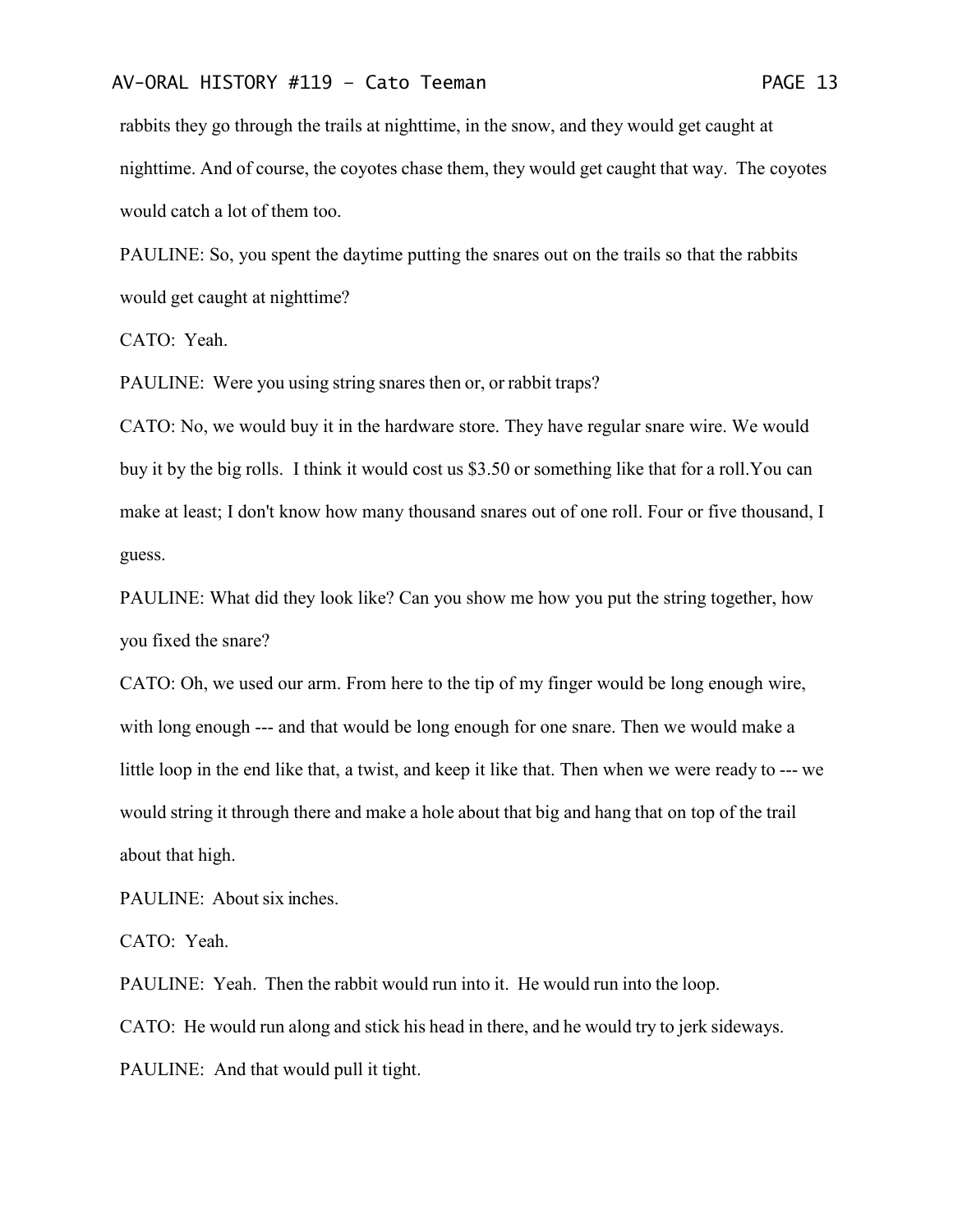CATO: And it would pull it around their neck. It's a cruel thing, but we catch them that way.

PAULINE: Well, a lot of things in life are cruel, aren't they?

CATO: Well, we was working for money, and everybody is greedy I guess.

PAULINE: Yeah. Well, there are ---

CATO: My dad, in the wintertime, he was out there trapping coyotes, and getting rabbits too at

the same time. He was making more money than we was.

PAULINE: Well, there were a lot more rabbits then than there are now.

CATO: No, there ain't very many rabbits anymore.

PAULINE: I don't think I've ever seen it, as few rabbits.

CATO: Them little rabbits, you know, when they are small, they are real cute, those little jack rabbits.

PAULINE: Did you ever join the service? Were you ever in the military?

CATO: No, I never was. When there was Second World War was going, I was working down here at the mill. I was exempt from the draft, all through the war. But my brothers, my oldest brother, and one of my younger brothers went to war. My older brother went down there through New Guinea and down that way, South Pacific.

PAULINE: Uh huh.

CATO: And my other brother was down there too, somewhere. They both went down there to the South Pacific.

PAULINE: How long did you work at the mill?

CATO: Huh?

PAULINE: How long did you work at the mill, was it Edward Hines Mill?

CATO: Yes, Edward Hines. I was working up there at Seneca piling brush. And when they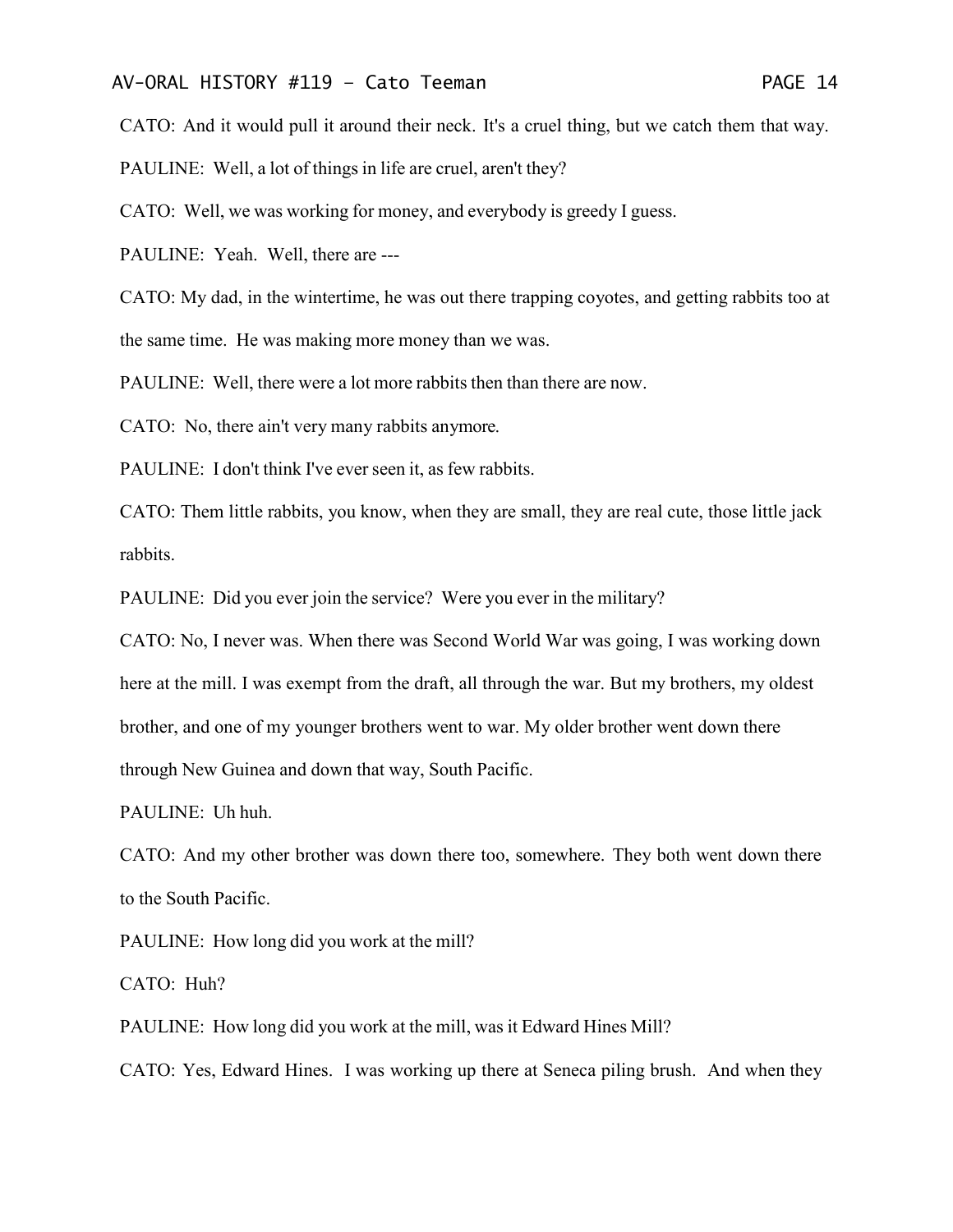finished piling brush, well they said they needed a man, a clean-up man, so, I -----the boss said that I should take that job. So, I come down here and I started working as a cleanup man. I worked as a clean-up man for about three years, then they says that they needed a helper on one of those out stackers down at --- so I know how it works, I'd worked around it for quite a long time, you know, cleaning up around in there. Then I got that job, and I worked at that for maybe about four years, as being a helper. And then they --- I had a little seniority then, and when the out-stacker operator moved out, they transferred him some place, I don't know. They said they need an out-stack operator, so they give me that job, and that was top job I had until I --- I don't know how long I worked there, maybe another four years. I don't know what happened then, I think I missed too many days or something like that, and I got demoted somehow. So, they put somebody else on there. They thought that somebody could do a better job than I did do, some white guy. So, I got mad, and I just quit all together. I went back up to Seneca to go to work again. I was with Edward Hines for about 15 years, maybe 20 years. PAULINE: Then you worked back as a logger?

CATO: Yeah, I went up there as a choker setter. I work up there for a while. Then I quit and I went down to Bly, Bly, Oregon. I went down there as a choker setter for a while. And --- I used to know, the men I used to work here, used to boss here, his name is George Butler, and he put me on down there. He was a good fellow. I worked down there, and they shut down, down there so I was out of a job again. Then I come back up here and worked around for construction, right around here. I put up; oh, I worked around town here for quite a long time in construction. And ---

PAULINE: Did you ever work shearing sheep? Did you go with your father when he sheared sheep?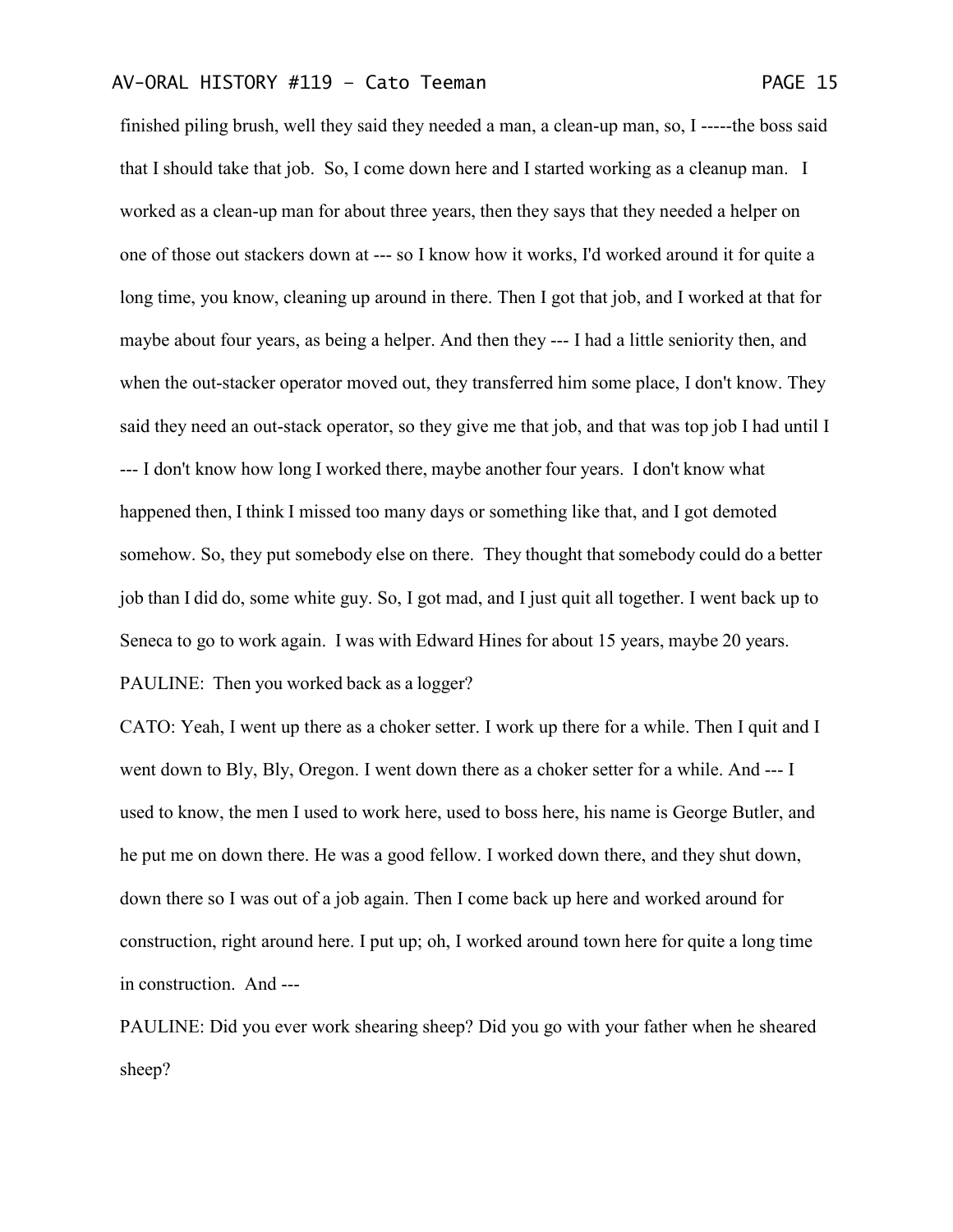CATO: Yeah, we --- that was after I, after my school days, we used to go shear sheep. We went down to Nevada lots of times to shear sheep. We used to shear by hand, and I learned how to shear sheep, and later on I start shearing sheep with a machine. I wasn't very good a sheep shearer with a machine so I --- But my dad and my uncle and --- they was shearing sheep with a machine a long time ago, and then --- my uncle was still shearing sheep when he died. He used to go up to Montana all the time. He was with a crew from California. PAULINE: Did you ever ride horses or ride in the rodeo or anything like that?

CATO: No, I never did ride in the rodeo. I liked to ride horse all the time. We had a horse and then, then we had it stolen, stolen, you know, you remember the time when you first went up there, and I told you about how a buggy, a buggy, a car running into a buggy and smashed it up? PAULINE: Yes.

CATO: Well, that buggy, that new buggy that we had, we come up here to Burns. We had a brand new buggy, a yellow buggy with red stripes on the wheels, and red stripes on the body part. That summer we had our team, we had a real good team, a brown one I remember, and kind of white with spotted, you know, kind of a grayish, spotted.

That summer, we went down to Fort Bidwell and --- and so we was going to winter there, was wintering there. And that winter somehow somebody stole our horses, our buggy team. So, we didn't know who stole --- at that time, people was selling these chicken feed, they call them, chicken feed horses. So, we figure maybe somebody sold our horses for chicken feed, our buggy horses. So, we had a buggy now, without no horses to pull it. And that, that winter we had just that buggy. And my dad sold that buggy to a neighbor, another Indian that had a buggy with a broken wheel. We sold our buggy to him. So, we was out of a buggy and a team. PAULINE: You didn't get any more horses then, after that?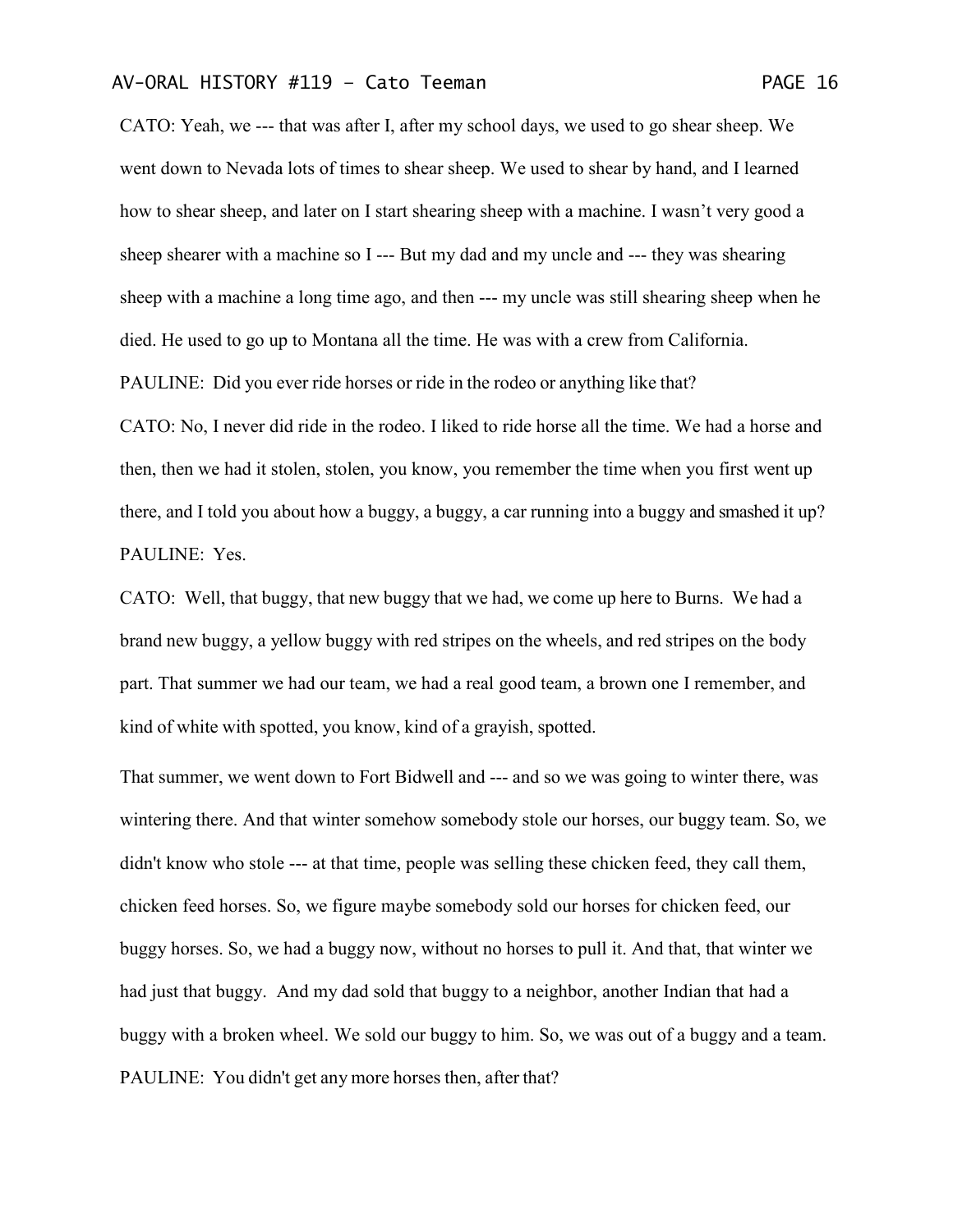CATO: We had a, my dad, he was working for a rancher down there, he got a hold of another horse, but that was a riding horse, we used to ride that around all the time.

PAULINE: Would you tell the story about how you came up over Wright's Point with a buggy and got hit. And how you got the new buggy, the story you told me before. CATO: Well, we come from somewhere; I don't know where it was, till we got to the Narrows. And the Narrows was a rip-roaring town then, and --- they had stores, I guess,and saloons, and a big livery stables, and a place where they danced, I guess. We camped over on the other side, toward this way, and we was coming to Burns. I don't know whether it was the Fourth of July ...

#### SIDE B

PAULINE: Okay, we are going to continue with the story, they were coming to Burns on the Fourth of July, and you got to Wright's Point about noon, and started up the grade. Then what happened?

CATO: Well, we got pretty near up to the top, when there was a car, I don't know what kind of a car, it might have been an old Ford, or it might have been a Chevy, I don't know, but it come down the turn towards us, and it was pretty narrow. The rocks on the bottomside was piled up, you know, kind of in a ridge alongside of the road, and it was pretty narrow. And my dad just had time to turn the horses to the right, you know, to let them off the road, and the car hit us. It hit us pretty hard, and it threw me backwards. I was --- and

--- I didn't know what happened at first, you know, I couldn't tell because I was kind of --- But anyway, it crushed the front wheel of the buggy, the wagon, and the wagon kind of tipped toward the road, so I looked to see where the car went aways. He went by us and turned toward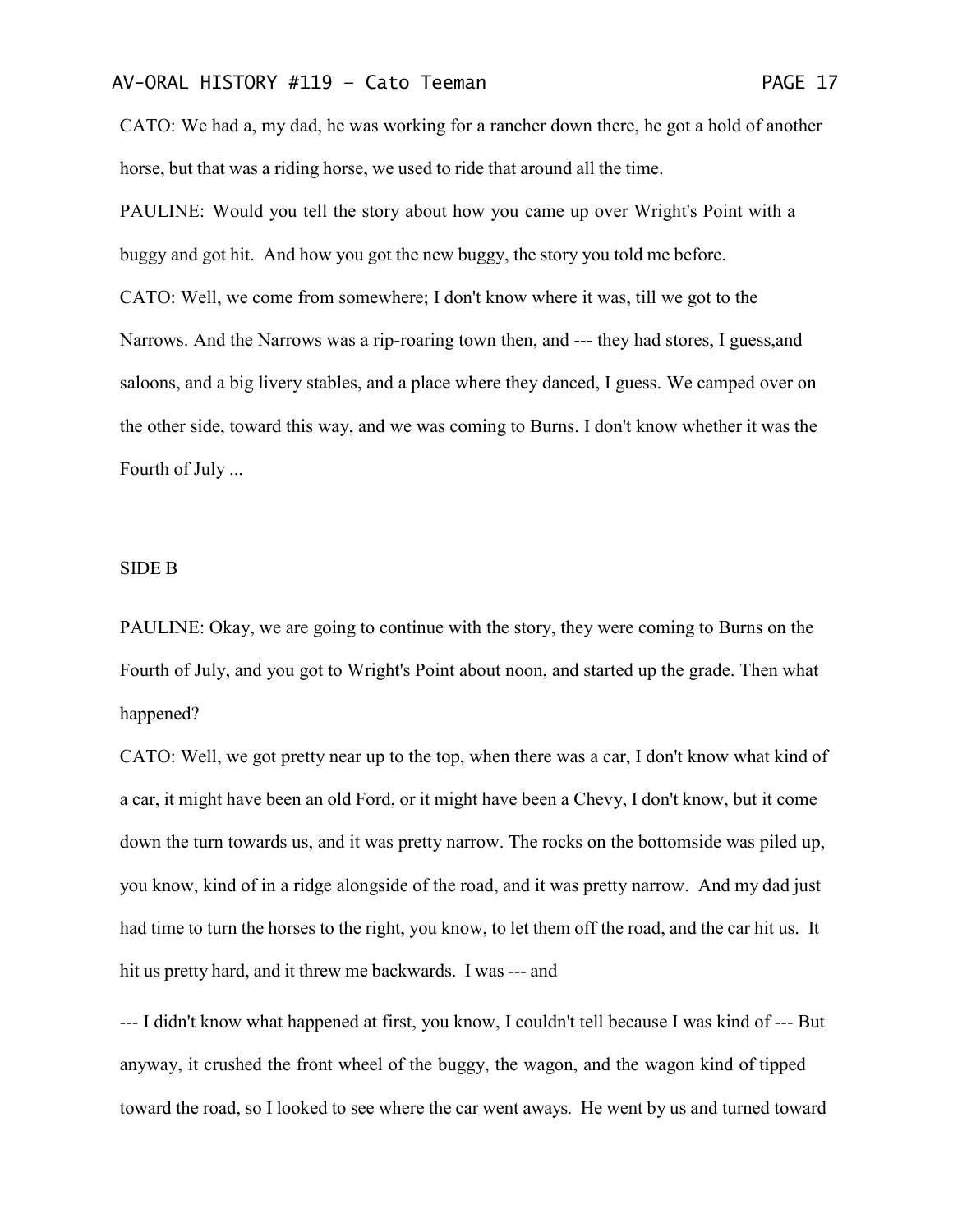the right, and it went up the bank and then he tipped over right on its back and --- It threw the two guys, the two white people that was in it on the road. And it happened so quick, you know, that we was kind of dusty, you know, the dust flying, you know, and the horses was kind of

jerking this way and that way, you know, and kind of sacred. And finally, we got everything, everything quieted down, the nervous horses quieted down. And my dad got out and started to unhook the traces off and --- and unhook the yoke and tied the horses there, the wagon horses, kind of on the side.

And I don't know where my mother was, and I don't know where my sister was, because --- where my brother was, I don't know, because --- Everything was dusty there for a while, because it was on the dirt, you know, kind of a white dirt there, and the --- Well,there wasn't nothing much to do. The two people was over there dusting their selves off, and they was looking at their car, and I didn't go over there or nothing like that. But after they --- I don't know which way they went, they probably, they was going to the Narrows, I guess. Maybe they walked, I don't know. I don't know how they left.

And I know my father he got everything out of the wagon and piled it up on the side, you know, blankets and all of our stuff, I guess. And then he --- it got pretty hot then because it was about noon. There was some juniper trees not too far off the side there, on the upper side of the road. And then my father took some blankets and stuff and spread it out there underneath the shade and --- and he told us we could move up there, you know, after a while. And he unhooked them horses, and tied their traces up on them, and lead them down the road, and I guess he got on one of them later on. And he went back to the Narrows, and he was gone all that day, that afternoon, and we stayed up there and we --- we cooked something that we had; I don't know what it was. But anyway, about noon the next day we was looking down that way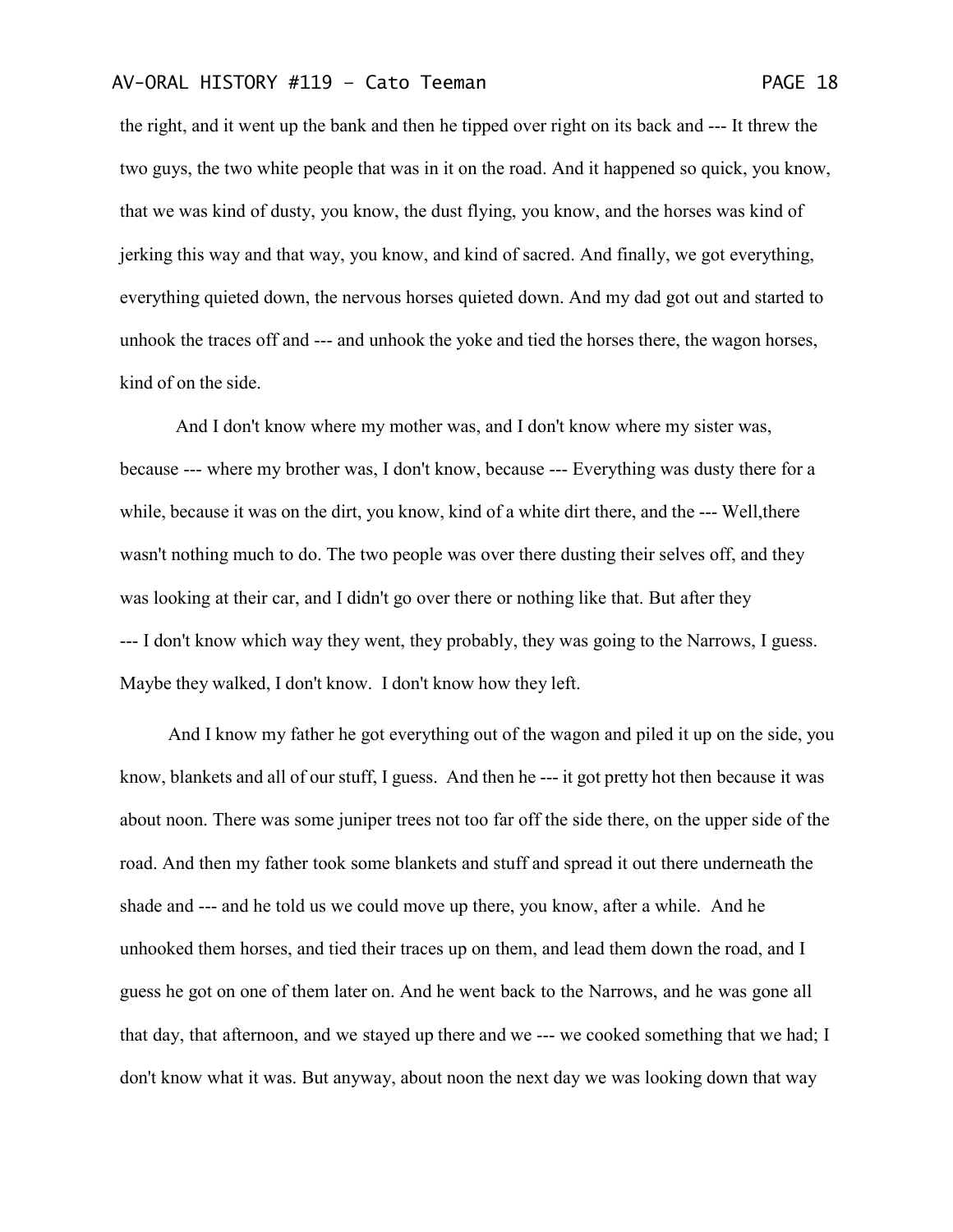towards the Narrows, to the road, and we seen something coming pretty slow, and pretty soon he come to us and he had a brand new buggy. And it was the yellow buggy with the red stripes on it. It had two seats. And we loaded it up and we come back to Burns. I don't know what year that was, but we go there to Burns with a brand-new buggy.

When I was working here at Hines one time, I had a car and I went out to look, and looked, and looked, and I couldn't find no trace of any buggy or any kind of --- but I did find some bolts and stuff, you know. It looked like somebody had burned it or some-thing, burned part of the buggy, part of a wagon.

PAULINE: Someone had probably took the wheels---

CATO: Huh?

PAULINE: Someone probably took the wheels and took them away.

CATO: Yeah. It was pretty steep. It's not so steep on the other side, but it's pretty steep on this side. Did you ever see the old road?

PAULINE: Yes.

CATO: That's on this side?

PAULINE: Uh huh.

CATO: It's kind of steep, just make the turn up that way.

PAULINE: It's lots different now, that they have put pavement down; it's lots easier to goup.

That old road used to kind of --- wind a little bit.

CATO: That's the third road that they made over it.

PAULINE: Is it the third road?

CATO: Uh huh.

PAULINE: You said yesterday that your parents, or the older people didn't really tell you very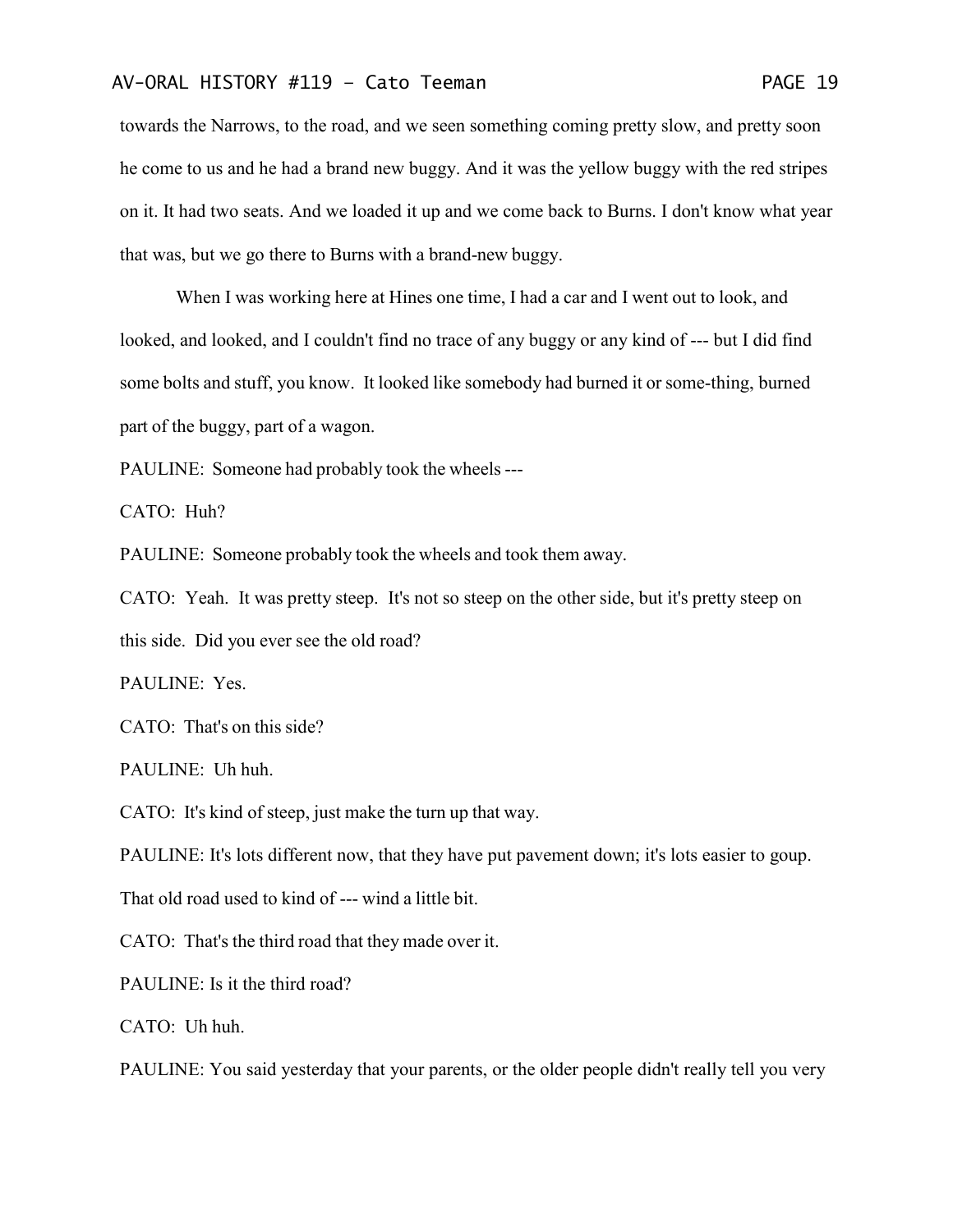much about the way things were when they were younger.

CATO: No, they didn't tell me much about what they did. But my old grandmother --- I used to sleep next to my old grandmother, and in the evenings, I would tell her to tell me some stories, you know. And she would start off with some kind of a story, you know, about the coyotes, and the bears, and the wolves, and stuff like that, you know. I've listened to pretty near --- And I would go to sleep pretty quick that way.

PAULINE: The other thing you mentioned that I would like to talk about is, you said you were reading about the Indian War of 1878, when the Bannocks came through, and I guess they went off towards Prineville, and General Howard chased them around. And you said there was one man that they gave --- because of his name, they thought it was two people instead of just one. Do you remember who that was?

CATO: Huh?

PAULINE: Do you remember now who that was?

CATO: That was Chief Ocheho. His name was Owitze. That means left, means left-hand. PAULINE: Means left-hand. Is that where our name Ochoco comes from?

CATO: That's what they named the Ochoco ---

PAULINE: Forest, for Chief Ocheho.

CATO: Yeah, he was a chief from Fort Bidwell, and I seen him a long time ago, he was an old man.

PAULINE: Was he a tall man?

CATO: No, he was kind of a medium size, medium height.

PAULINE: Did he have a name; I want to be sure I understand. Did the white people call him Ochoco, and his Indian name was ---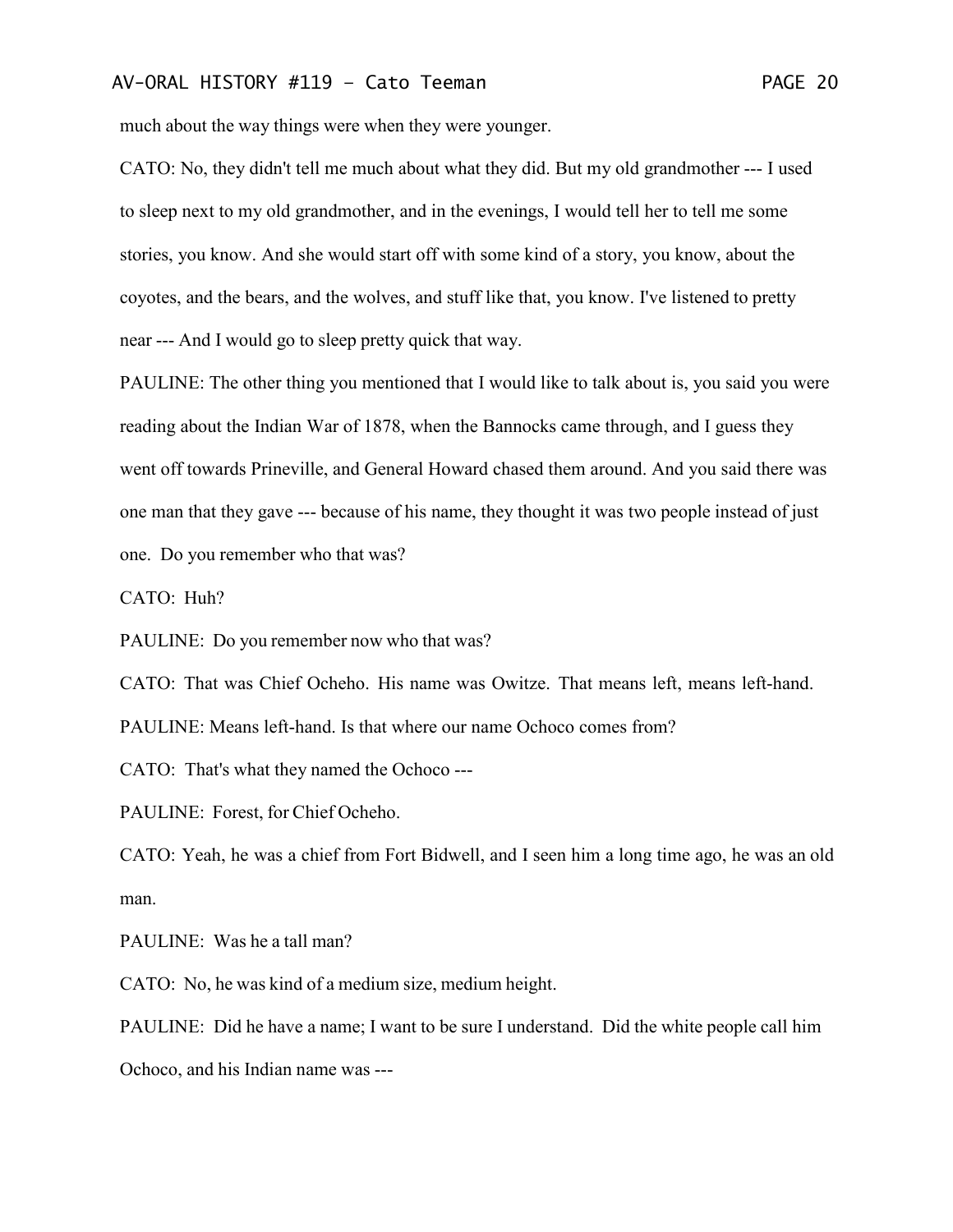CATO: Owitze.

PAULINE: Owitze, Owitze.

CATO: It started with "O", I guess.

PAULINE: And so, they thought Ocheho was one man, and Owitze was another, and he was just one person.

CATO: It's the same man.

PAULINE: Okay. Now that's something that we have down for history purposes, that'sgood.

VERNON KENNEDY: Would he then remember Egan? Chief Egan?

PAULINE: Did you remember Chief Egan?

CATO: Egan, yes, he was the Chief for the Paiutes here, when they was given that reservation.

PAULINE: Was Egan his Indian name, or was that the white man's name?

CATO: I think that was the white man's name, but these --- I'm pretty sure he had an Indian

name too, I don't know. I ---

PAULINE: Do you remember what Chief Egan looked like?

CATO: Huh?

PAULINE: Do you remember what Chief Egan looked like?

CATO: What Chief?

PAULINE: Egan. What did he look like?

CATO: No, I don't know what he looked like.

PAULINE: You don't remember him?

CATO: No.

VERNON: Does he remember his parents at Beulah?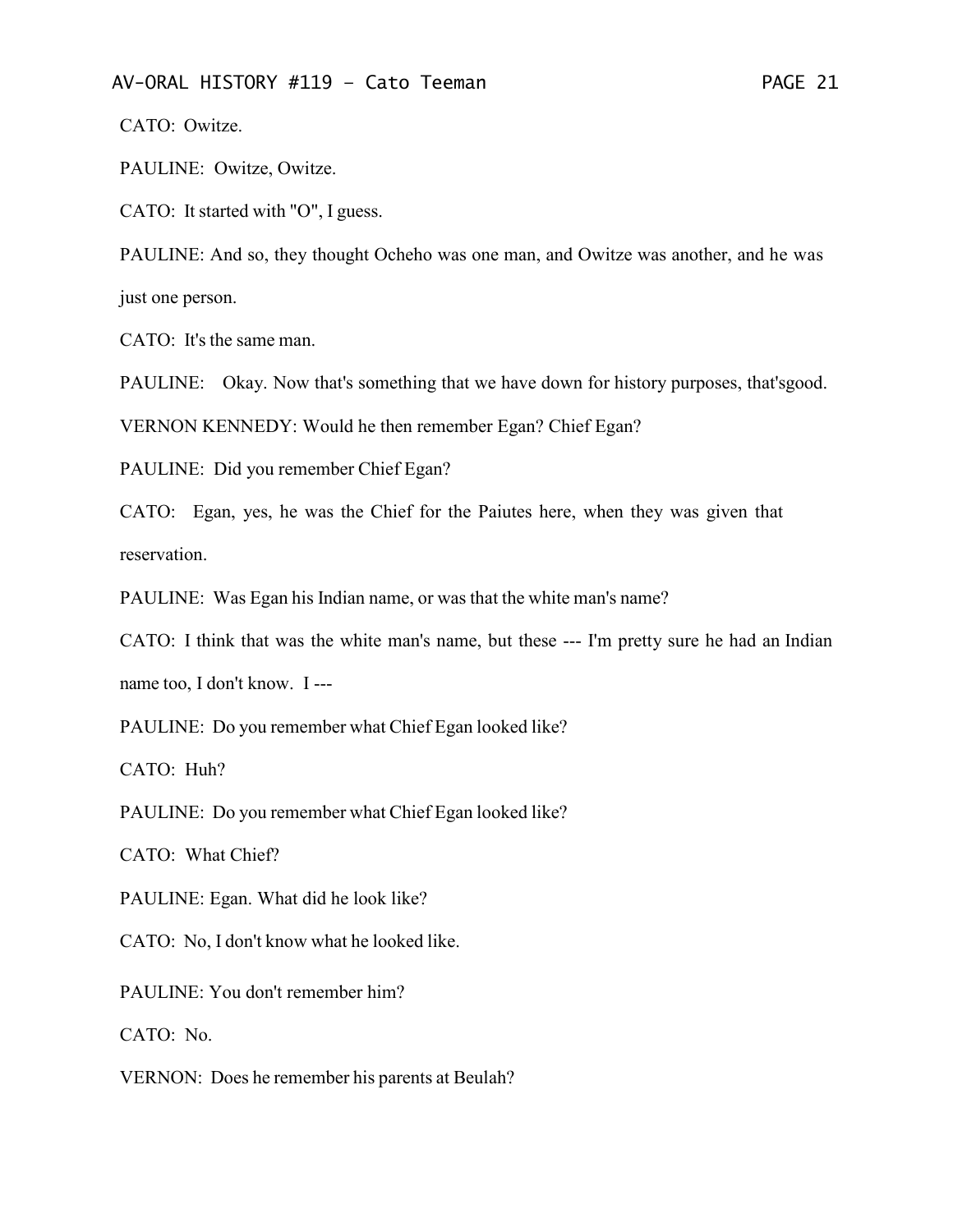PAULINE: Yes, we talked about when they lived up, when they worked up at Drewsey. Was the ranch at Drewsey near Beulah Reservoir?

CATO: Huh?

PAULINE: Was the ranch where your parents worked at Drewsey, was that near Beulah?Was that near the Beulah Reservoir? Where your parents worked on the ranch?

CATO: No, it wasn't the Beulah. It was up by Kimball Flat, up above Drewsey.

PAULINE: Okay.

CATO: There used to be a schoolhouse there. And an old country schoolhouse. We used to live right across the canal from it. That was a --- and --- a lot of those ranches, kids, you know, children would go to that school. And I was too young to go to --- they probably wouldn't allow me anyway, but --- I used to know a lot of them kids, the children there.

PAULINE: Did you know Harry Clark?

CATO: Harry who?

PAULINE: HarryClark?

CATO: Clark? No.

PAULINE: I was trying to think of some of the people that I --- who lived there.

CATO: There was a rancher by the name of McMullen.

PAULINE: McMullen?

CATO: McMullen lived north of the schoolhouse across the road. It was a bunch of trees up there, that's where they lived, there was a big family, mostly girls. And my mother used to go up there, I think sometime during the week, maybe Tuesdays or Wednesdays, I don't know when it was. She used to go up there and wash for them, you know, wash their clothes, and stuff like that. Because they didn't have no washing machine at that time, no electricity,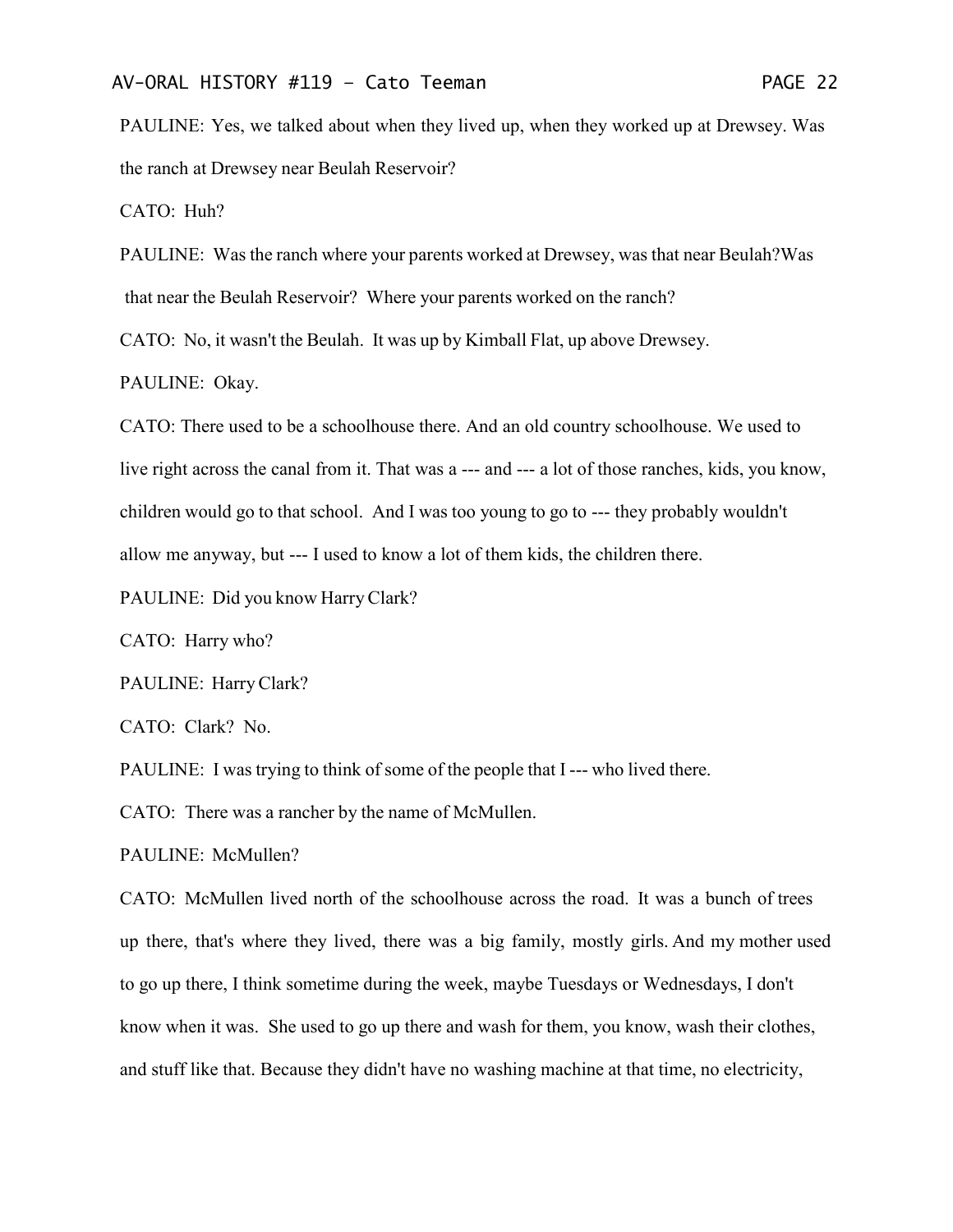and no nothing.

#### PAULINE: Just a wash tub.

CATO: Just a wash tub, yeah, uh huh. And I used to go with her, and they would have me watch my younger brothers, you know, because they would go along too. And I would be watching them while she's washing and doing her work. And they would feed us at noon, and in the afternoon well she would wash some more. Then after she would get through then we would all start home. They would give us something to take home, you know, like cake, and stuff like that, that they'd make. A lot of them girls, they would help too, you know. One or two of them was pretty good size girls. They would all go to school there, you know. There was two places my mother used to work, you know, wash clothes. And sometimes they would give her money, you know. Well, she was working for money, you know, maybe a couple of dollars or three dollars something like that. And ontop of that, she would make gloves, you know, those buckskin gloves? And she would sell them to them buckaroos, and she would make money that way.

PAULINE: Has it been really hard for you to get a job or find a job, or --- Were you always, were you able to find a job when you needed one pretty easy? Or has it been hard to find a job? CATO: Well, if you have worked for them before, they would expect you to go back to work again. And you would look forward to going back to work for that same rancher if you had worked there before. And that same rancher would treat you pretty good too. They would help you out if you needed a little extra money, or they probably would give you some work or some money.

PAULINE: Well, let's see, we have gone for about --- we've gone for probably almost --- gosh an hour and a half almost. Would you be willing if we called this a day, for today, and I'll type